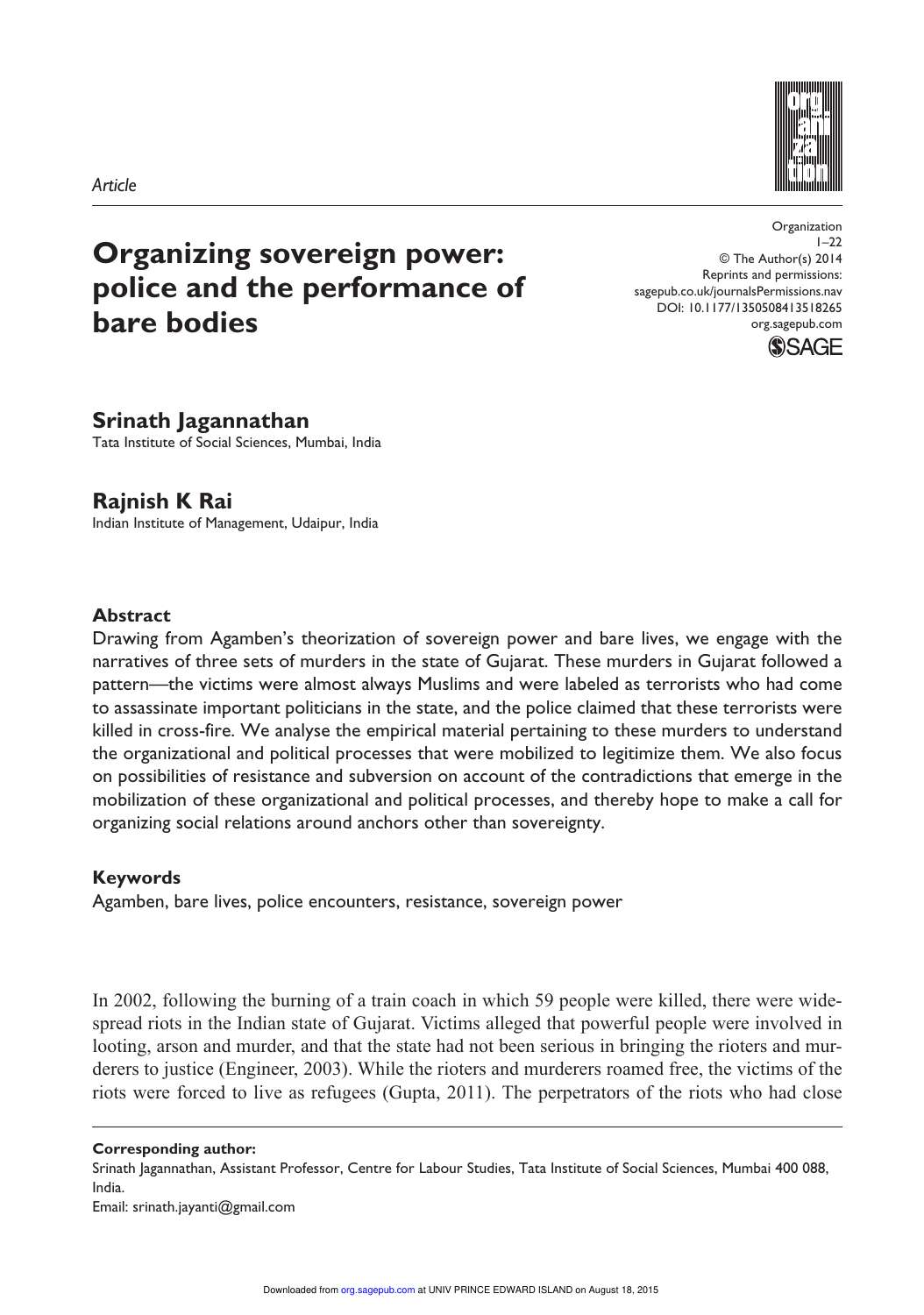connections with the political party which ruled the state claimed to carry out the riots to prove that Hindus were not meek and could wage war in their own neighbourhoods (Bunsha, 2006: 31). Rather than condemning the riots and taking action to prevent it, the Chief Minister of the State, Narendra Modi, described it as a spontaneous reaction to the burning of a train compartment in which several Hindus had been killed (Bunsha, 2006: 31).

During the 2002 riots in Gujarat, several innocent people lost their lives to the politics of hate, and the livelihoods of thousands of people were adversely affected (Gupta, 2011). In the words of Dhattiwala and Biggs (2012: 484) 'The Gujarat violence of 2002 is significant for recording the highest annual death toll in any event of Hindu-Muslim violence in a single state in the history of independent India: 984 people, predominantly Muslims, were killed following the death of 59 Hindu passengers in a train at Godhra railway station on February 27'. The Gujarat riots of 2002 were linked to the political-ethnic mobilization undertaken by the Bharatiya Janta Party (BJP) to demolish the Babri Mosque in Ayodhya in the state of Uttar Pradesh, and replace it by a Hindu temple, as some Hindus believe this site to be the birthplace of a Hindu deity Lord Ram (Spodek, 2010). While the Babri mosque was demolished by rioting mobs in 1992, the construction of a Ram temple in its place had not yet been completed, and the Rashtriya Swayamsevak Sangh (RSS) and its affiliated organizations, including the BJP, were still mobilizing people to build the temple (Spodek, 2010). As a part of this process, cadres known as 'kar sevaks' were mobilized from all over the country to travel to Ayodhya to work for the construction of the temple (Spodek, 2010). The immediate trigger of the Gujarat riots in 2002 was the burning of a coach of the Sabarmati Express train on February 27, 2002 in which 59 kar sevaks were killed (Dhattiwala and Biggs, 2012).

Although the exact reasons for the burning of the train coach were not yet known, immediately after the incident, the Gujarat government labeled it as a terrorist attack, thus laying the grounds for riots against Muslims (Patel et al., 2002). However, there exist multiple views and theories about why the train coach may have been burnt. While an investigation by the railway authorities suggested that the burning of the train coach could be an accident (Kumar, 2005), other reports suggested that there was an altercation between the RSS cadres returning from Ayodhya and Muslim tea vendors at Godhra railway station, after which a Muslim crowd attacked one of the train's coaches (Dhattiwala and Biggs, 2012: 486). On the next day, February 28, 2002, a statewide 'bandh' (strike) was called by the Vishwa Hindu Parishad (VHP), a sister organization of the BJP (Engineer, 2003). The call for this state-wide 'bandh' was supported by the BJP, the ruling political party (Ghassem-Fachandi, 2010). During this 'bandh', large scale violence was inflicted on Muslims (Ghassem-Fachandi, 2010). Evidence shows that those police officers who tried to control the riots had to face the punitive actions of the state, while those who remained inert and allowed the riots to take place, were rewarded and promoted by the state (Dhattiwala and Biggs, 2012). The police failed to investigate the riot cases effectively, thus depriving riot victims of access to justice, and leading the Supreme Court of India to order re-opening investigation in almost 2000 cases of riots and violence (Dhattiwala and Biggs, 2012: 487).

The Gujarat riots set the context for a series of violent actions of the police through which sovereign power could be exercised and Muslim bodies could be stripped of their political rights and rendered bare (Setalvad, 2007). In the following years, a series of murders were carried out in the form of fake police encounters (Sengupta, 2011). These murders followed a pattern. Those who had been murdered were Muslims, and were labeled as terrorists (Setalvad, 2007). The police also claimed in the aftermath of the murders that these terrorists were planning to assassinate the Chief Minister or other important personalities associated with the ruling party in the state (Pelly, 2009). These murders were a part of the strategy to ensure that the politics of hate which informed the riots was kept alive and that Muslims continued to be seen as objects of hate (Pelly, 2009: 206–208). In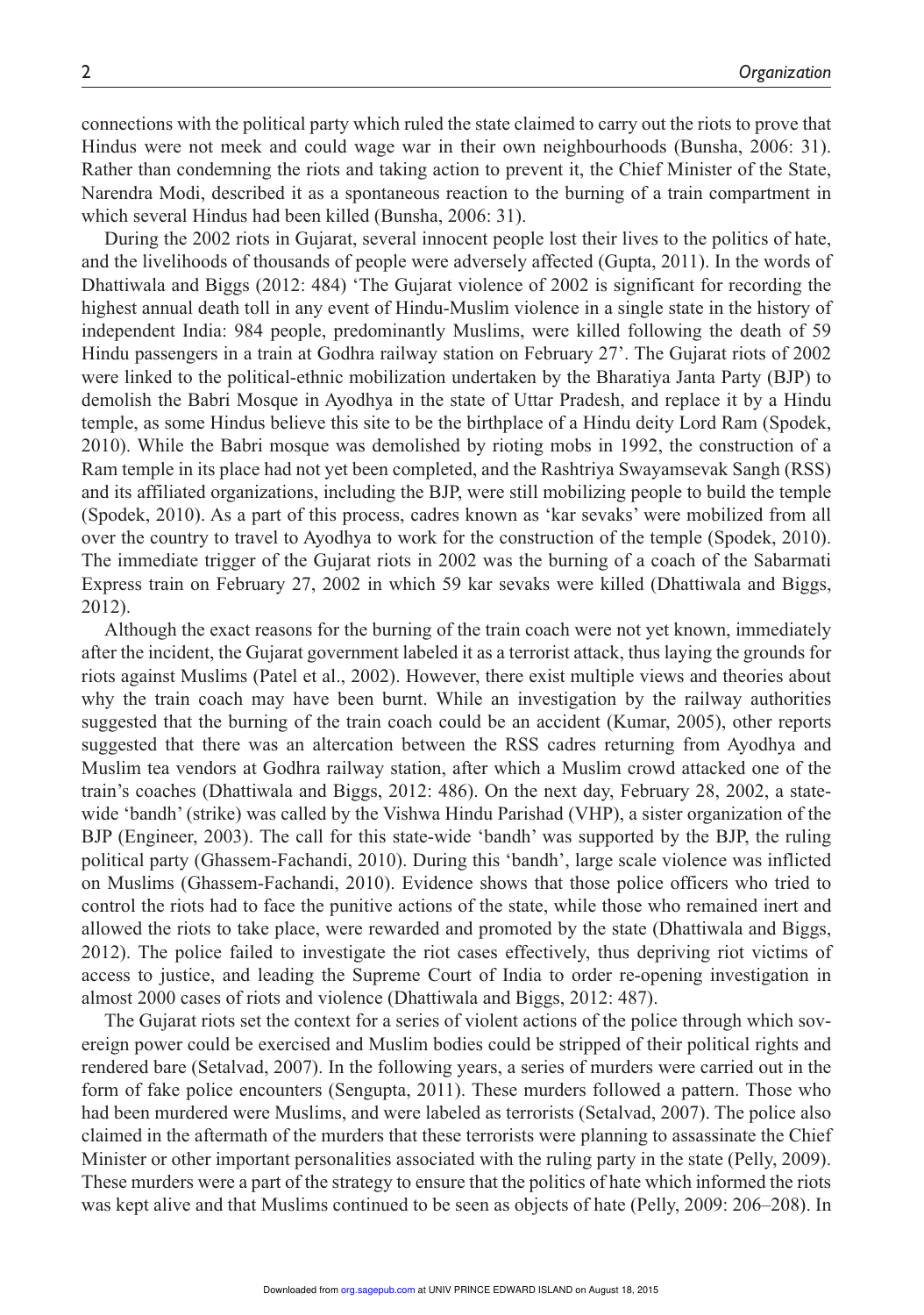this article, from among these many murders, we focus on three sets of murders carried out by police officers with the tacit support of the political dispensation (Sengupta, 2011). The investigations and trials of these three cases are in different stages and the legal matters are being pursued in different courts in India. We do not focus on the technical legal truths that emerge from police investigations and proceeding in the courts. We believe that there are contested social and political realities beyond these technical truths. And there are many layers of facts and knowledge being concealed by actors and it is impossible to access these layers in their entirety. Our endeavour here is to read the texts of investigations, newspaper reports and conversational accounts of several actors, such as investigators, victims, accused and activists, to understand the multiple meanings of these murders. While the court cases pertaining to the encounter victims themselves are sub-judice, several claims from different standpoints continue to be made about these murders and the victims.

One of these murders was that of Sohrabuddin Sheikh on November 26, 2005 (Sengupta, 2011). The anti-terrorism squad claimed that Sohrabuddin Sheikh was a dreaded terrorist who had been commissioned to assassinate the chief minister, Narendra Modi ('Fake Encounter', 2007, April 24). Subsequently, although investigations were carried out by multiple agencies, and several motives for murdering Sohrabuddin Sheikh have been put forward, the actual motives are still shrouded in mystery. An associated murder was that of Tulsiram Prajapati, an associate of Sohrabuddin, on December 28, 2006 ('Tulsi Prajapati Encounter Case', 2012, October 10). As Tulsiram Prajapati knew the details of the kidnapping and murder of Sohrabuddin and his wife Kauserbi, accused police officers hatched a criminal conspiracy to kill him to prevent him from giving testimony in court against them ('Tulsi Prajapati Fake Encounter', 2012, December 29). The third set of murders we focus on are those involving Ishrat Jahan and three others on June 15, 2004 (Pelly, 2009: 207). Again the charge was that Ishrat Jahan and her associates were part of a terrorist cell, tasked with assassinating the Chief Minister ('Gujarat Police Kill 4', 2004, June 16). However, concrete evidence regarding the antecedents of Ishrat Jahan is far from conclusive (Dasgupta, 2009, September 8).

In this article, we suggest that the exceptional nature of these murders reproduces the sovereignty of the state. We draw upon Agamben's (1998) theorization to understand these murders as the production of bare lives which are at the heart of constituting sovereign power. According to Agamben (1998) bare lives are lives stripped of political rights and can, therefore be killed without the killing being labeled as homicide. The police encounter also produces the spectacle of the murdered life as the body of a terrorist, and thus the bare life is a bare body, a body without political rights, a body which can be murdered. We also attempt to discern organizational devices that are mobilized to produce bare bodies as the constitution of sovereign power. In this context, we also attempt to identify the methods through which resistance and subversion could be deployed. Our effort is also to locate the linkages between fascist politics and sovereign power, as violence is deployed for purposes of cleansing unworthy bodies and renewing the organizational body of the nation (Stokes and Gabriel, 2010: 475).

### **Theoretical framing: bare lives and acts of murder by the police**

Politicians often articulate the dilemma that there is a trade-off between ensuring public safety through policing mechanisms and protecting citizens' rights (Fuentes, 2005). Public opinion often supports the use of an iron fist to deal with problems of crime and terrorism (Fuentes, 2005). The imagery of the iron fist indicates how violence is not only accepted within the imagination of democratic sovereignty, but how it significantly constitutes such an imagination. Agamben (1998: 31) articulates sovereignty as 'a scandalous unification of the two essentially antithetical principles …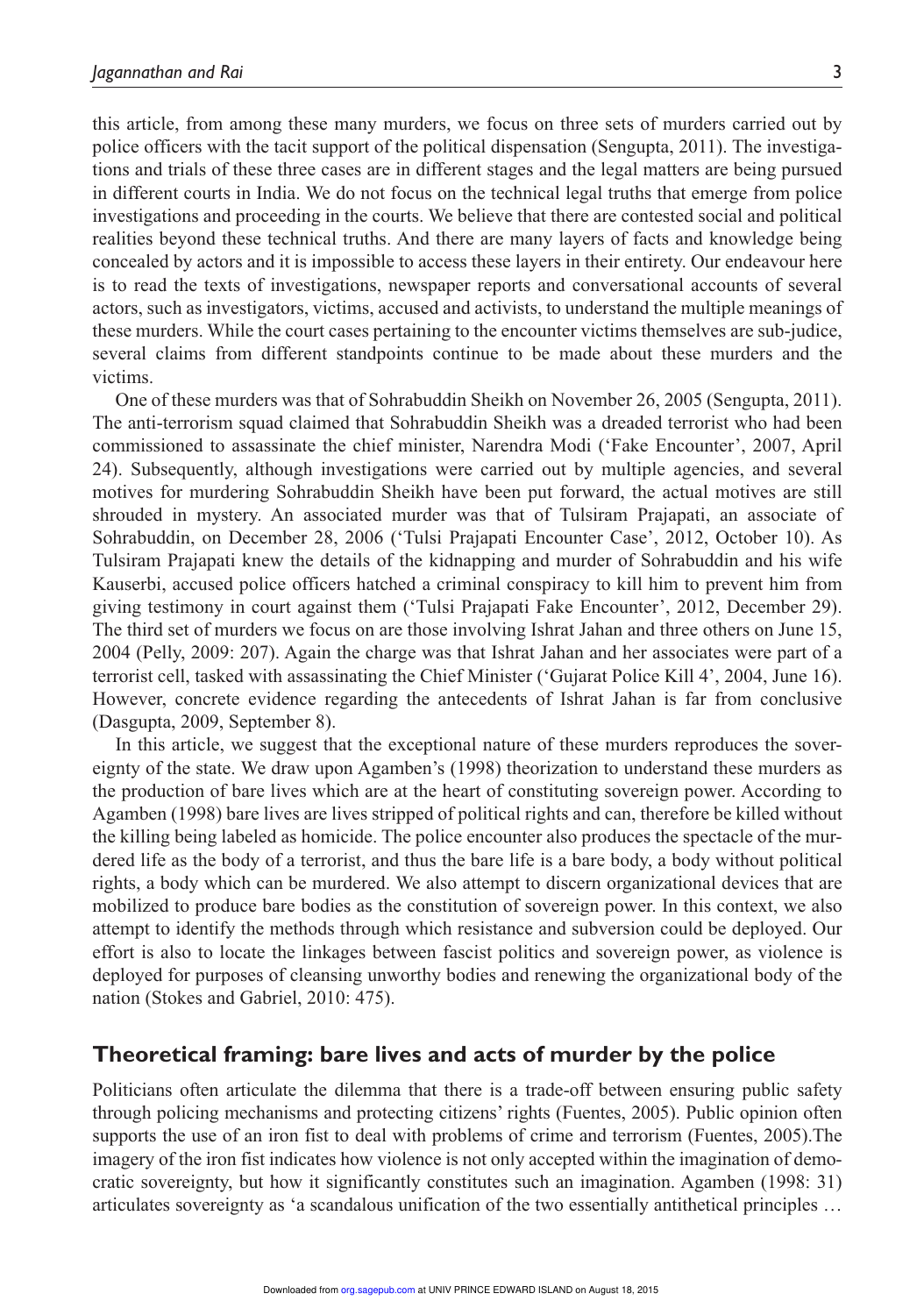violence and justice … the power that, "with the strongest hand" achieves the paradoxical union of these opposites'. While we are aware of the scandalous violence that informs sovereignty, many times we are happy to remain oblivious of it.

Murtola (2012: 330) describes this duplicity in the following words, 'The "cynical subject" already knows—say, of the brutalities taking place behind the scenes of global capitalism—yet in material terms acts as if they did not know it. They prefer the mask of ignorance in order to be able to continue with their everyday life'. Given that interactions are at the heart of constituting organizational spaces and times (Cooren and Fairhurst, 2004), the interactions of the police with events in society play an important role in producing the cynical acceptance of the violent organizational apparatus of the state. Fake encounters are a part of police sub-culture in India permitted by the state to restore peace and order (Subramanian, 2007). Fake encounters involve staged murders where the police claim that a criminal or a terrorist element was engaged in cross-fire with the police. While these murders are seen by the police and the state as a way of circumventing the process of bringing the accused to trial, they are an affirmation of the everyday narratives of sovereign violence, which lead to the production of 'political belonging as pure violence', as the process of being 'exposed to sovereign violence over life: from the life which is defined as inside/ outside in the classical polis to the life which is to be fostered or denied in biopolitical modernity' (Baker, 2013: 322).

In permitting fake encounters, the state ends up subverting its own anchors of law and justice (Subramanian, 2007). Agamben (1998: 52–53) describes the extreme consequences of such permissiveness

For life under a law that is in force without signifying resembles life in the state of exception, in which the most innocent gesture or the smallest forgetfulness can have most extreme consequences … in which law is all the more pervasive for its total lack of content, and in which a distracted knock on the door can mark the start of uncontrollable trials.

Thus, murdering those who are considered as threats to the state makes the extreme consequences of police encounters terrorizing, and may be responsible for producing spaces characterized by 'marginality, social inequality, ethnic division and segregation' (Imas and Weston, 2012: 209). While Agamben (1998) demonstrates how the sovereign is constituted through normalizing the exception of violence, critics suggest that there is no concrete plan of political action available within Agamben's theorization to overthrow sovereign violence (Passavant, 2007). Concrete political programs of resistance can perhaps be charted when it is recognized that the deployment of violence is legitimized by constituting some subjects as being responsible for public disorder who are 'dangerous, likely to cause pain or unpleasant outcomes, and threaten the safety of vulnerable individuals' (Grandy and Mavin, 2012: 775). By contesting these discourses of public disorder, the enactment of sovereign violence can be challenged; and the argument of 'rights intrinsic to humanity as biological life … being actualized within the confines of the nation-state' (Lechte and Newman, 2012: 523), and therefore, the politics of rights being subordinate to sovereignty, can be problematized.

By bringing to the fore the injustices of sovereign violence, its capacity to open 'a zone of indistinction between law and nature, outside and inside, violence and law' (Agamben, 1998: 64), can be problematized. Since 'the sovereign is precisely the one who maintains the possibility of deciding on the two to the very degree that he renders them indistinguishable from each other' (Agamben, 1998: 64), subversion must involve opening up each sovereign decision for political interrogation. The state of Gujarat was already complicit in the construction of Muslims as objects of hate (Pelly, 2009: 206–208), and the murders undertaken by the police where Muslims were labeled as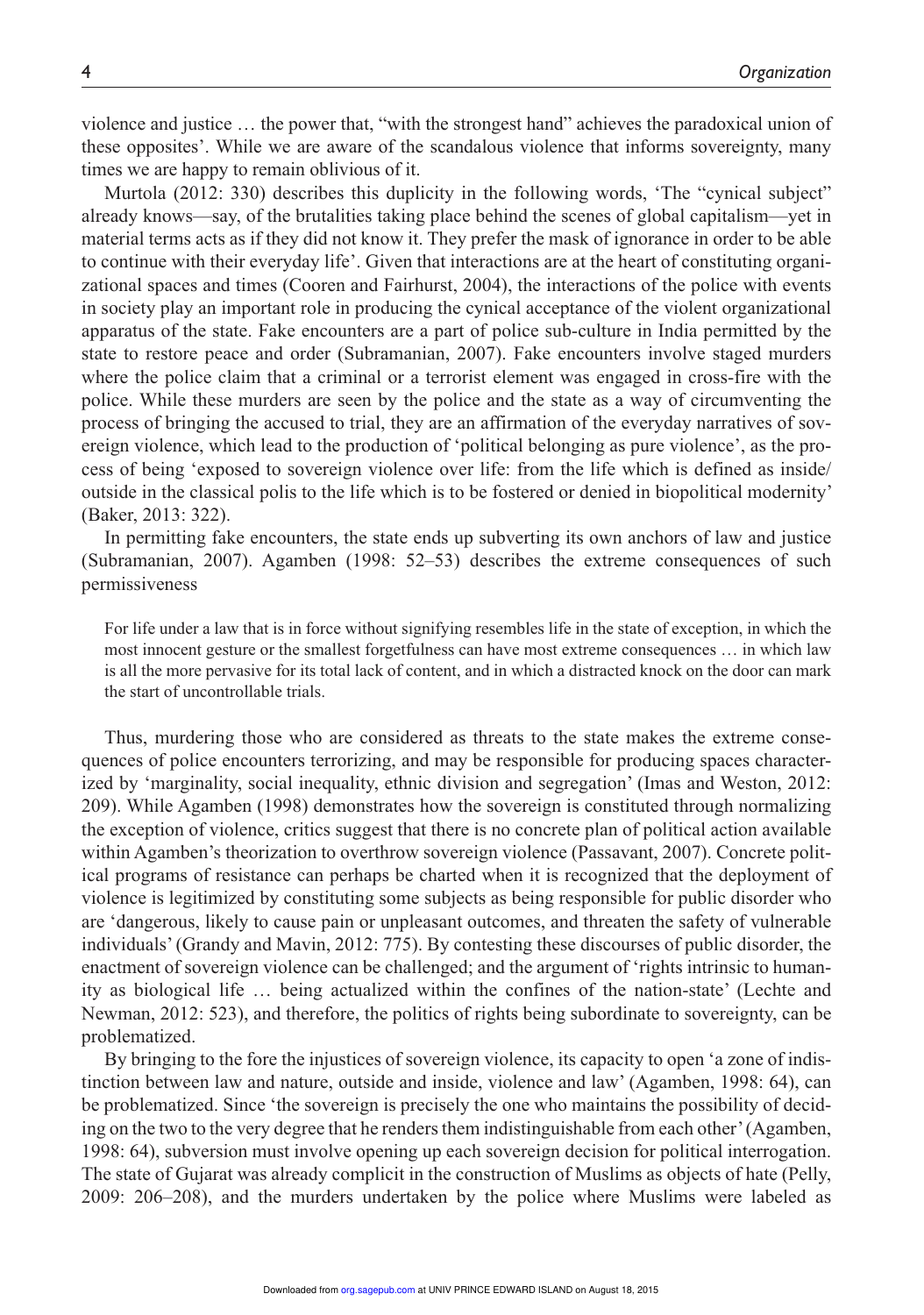terrorists, reiterated inequalities based on religious identities. By producing dead bodies through police encounters, the state of Gujarat was seeking to establish a zone of distinction between the 'sacred and profane' (Agamben, 1998: 74), with police actions being articulated as sacred and those who had been killed in the encounters being labeled as profane threats to the state. Kavanagh (2009) argues that the sovereign enacts itself through its relationship with the institution of the fool, and police encounters are a site for us to assess whether those who enact violence on behalf of the sovereign embody a foolish institution, immersed in processes of normatively narrating the fascist vision of the state.

The police encounters in Gujarat inflicted humiliation on the bodies whom they killed by constructing these bodies as deviants and 'objects of scrutiny, scorn and possible violence' (Guenther, 2012: 61). These humiliations are a part of the culture of police torture and police engage in torture and murder only when an ecology supporting, excusing, ignoring and rewarding such murders exists (Huggins et al., 2002). Those who commit murder as a part of their police work, build justifications for the atrocities they perpetrate (Huggins et al., 2002). Huggins et al. (2002) identify four themes for those who committed murder as police workers: secrecy, occupational insulation, division of labour in inflicting violence and personal isolation. The sense of secrecy is important in carrying forward the pretense that the police have engaged in legitimate action. Occupational insulation protects the police workers from investigation and prosecution as fellow officers do not want to transgress the boundaries of professional fraternity. The division of labour in inflicting violence ensures that right from the political establishment in the top to those on the ground, regimes of consent and complicity networks for these murders exist. Personal isolation means that police workers do not need to discuss these murders and defend their actions in other social spaces such as the family or religious spaces. If the sovereign incestuously inhabits the space of violence, then it is necessary to understand how structures of subjectivity and modes of rationality get constituted (Clegg, 1994) in the organizing of sovereign power. Just as the structures of language limit the experiences and voices of subjects deploying it, similarly the structures of sovereign states limit the experiences, relations and possibilities of politics that subjects deploy within the frame of states (Brittain, 2010). If police encounters are a part of the structures of sovereign states, then the politics that can be practiced by subjects in such states is limited by 'the production of bare life' as 'the originary activity of sovereignty' (Agamben, 1998: 83). Yet this is not an originary violence that occurs naturally but requires 'strategic struggle to assemble coalitions, mobilize state projects and stabilized conjoined economic and ideational systems' (Levy and Spicer, 2013: 662), in order to organize the imaginary of the sovereign into concrete social relations.

In terms of the murders enacted by the police, we see that 'sovereignty's basic right now is to decide when its own exercise of power is *not* subject to law' (Fox, 2007: 570). The paradox of the police encounters in Gujarat becomes clear when Agamben (1998: 88–89) traces the identity of sovereign power with the power of a father to kill his sons. Following from this identity, being subjected to the possibility of death at the hands of the patriarchal sovereign is the price that Muslims pay for being citizens within the sovereign realm of the state of Gujarat (Setalvad, 2007). Such patriarchal violence may be associated with fields of surveillance that enforce disciplinary coercion (Weaver, 1997). Weaver (1997) quotes Foucault (1979: 202) to demonstrate the violent impact of cultures of monitoring on subjects—'he who is subjected to a field of visibility, and knows it, assumes responsibility for the constraints of power'. The dead bodies of Muslims murdered in police encounters in Gujarat serve a similar disciplinary spectacle. Knowing that they are under the surveillance of regimes of governmentality, Muslims are expected to collude in disciplining and marginalizing themselves (Simpson, 2006).

As Foucault (1982) points out, practices of governmentality do not involve as much the determination of the actions of subjects as much as structuring the field of actions of subjects, of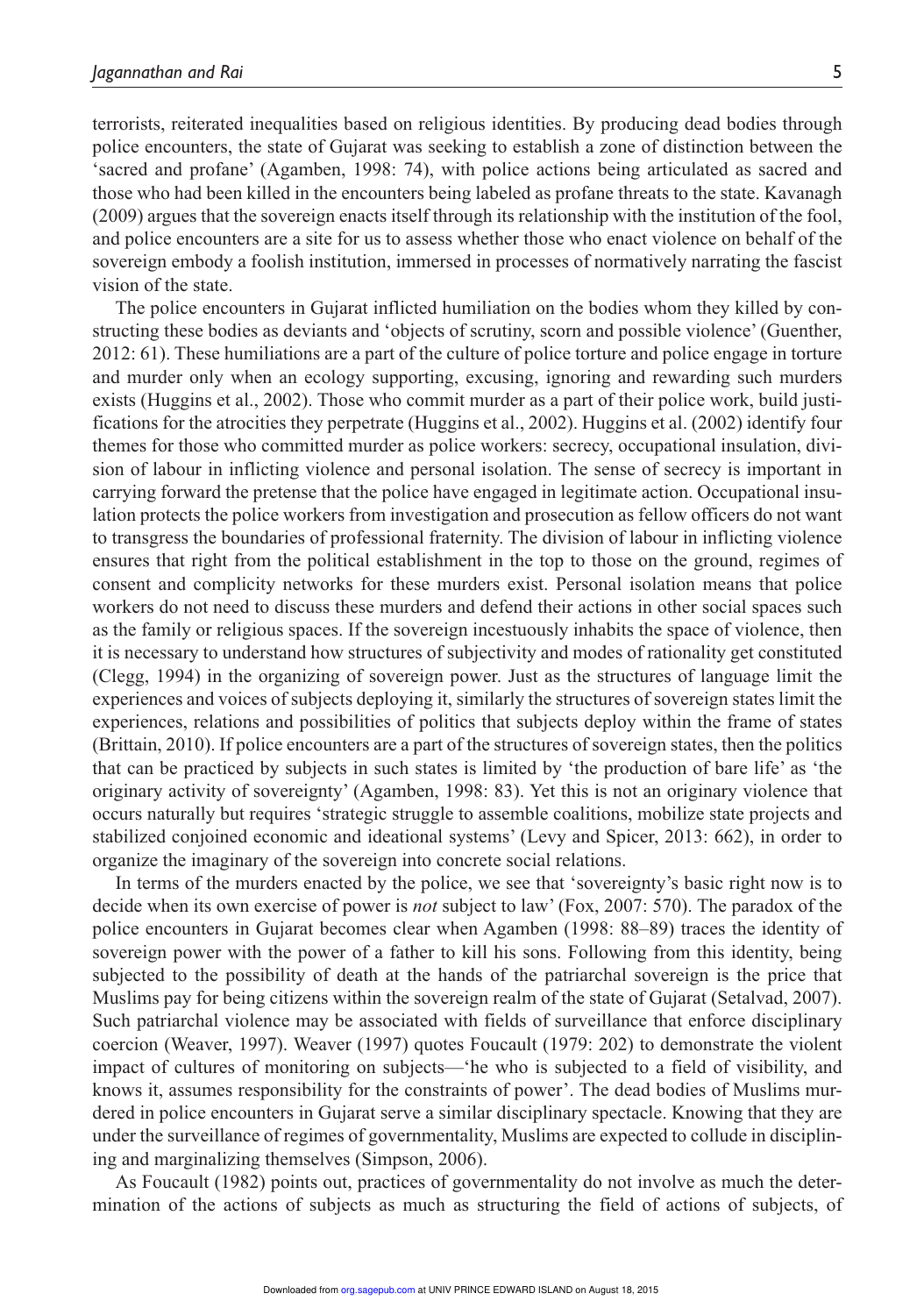facilitating the constitution of governable subjects (Rose-Redwood, 2006). Foucault (1978/1991: 102) describes governmentality as being constituted by an ensemble of 'institutions, procedures, analyses, reflections, calculations and tactics' which proceed from a focus on 'apparatuses of security', and thus, the deployment of the police as a security apparatus to implement the calculated tactic of encounters does not seem surprising. If discourses are knowledge production mechanisms 'within "ways of thinking", which classify or justify what is normal or deviant' (Fogde, 2011: 67), then the spectacle of murdered bodies produced in an encounter is a production of the normal ways in which the sovereign deals with deviant bodies. As Agamben (1998) would state, in order to establish the law, the sovereign suspends itself outside the law. If a bare life is life stripped of all political rights, then sovereign power is about the decision to include/exclude a life that is currently located in the border zone between political/bare life (Agamben, 1998). The contemporary state enacts these decisions on the basis of surveillance based technologies of governmentality.

# **Methods**

When a murder is committed, acquiring knowledge about the murder often means finding out 'the story' of the murder 'from start to finish' (Menchu, 2003: 97). But often there are many stories, and what we attempt to do, is not to trace any authentic narrative which gives the complete truth from start to finish about the murders that we engage with, but to ask questions of the truths which have been proposed by other actors. We interrogate official truths of the state and investigating agencies, truths of suffering advanced by victims, truths of advocacy and politics advanced by activists, truths of description and commentary provided by journalists and truths of intimacy and informal conversation provided by lawyers and police workers. We relied on texts such as investigation reports, affidavits, court orders, newspaper reports, transcripts of court hearings, transcripts of conversations we had with police workers, lawyers and activists and field notes to question the linear meanings that have sometimes been imposed on the three sets of murders we focus on.

The three sets of murders were chosen as the texts around which we would conduct our inquiry because each of these murders has been discussed in a variety of public spaces in India, with different political and ethical claims being made. One of the authors of this article is a police officer himself and is not only familiar with publicly available sources of data on these murders, but also has access to other insights gathered from conversations, observations and knowledge obtained over the years. We engaged in conversations with 18 key informants. These informants were police workers, lawyers and activists associated with the investigation of these murders or were representing the interests of victims and their families. We indicated to our informants the purpose of our research, and promised them confidentiality. Therefore, we have concealed the identities of the informants in our study.

The knowledges we have accessed and articulated are not divorced from our own identities. One of us is a police officer in the state of Gujarat and has handled the investigations in the past pertaining to two of these three sets of murders. The actions of this author are well known within the community of police officials, lawyers and activists. While some police officials look at these actions with admiration, others view them as being confrontational and transgressing normalities to which many others have given consent. Since this author is reticent and has relied more on action rather than communication efforts during his police service, his relationship with activists and lawyers is also uneasy. The other author is an academic working in a social science university. Both of us met while completing our PhDs and the sense of friendship that developed also led to doing joint research in a variety of areas. Access to informal conversations and data were regulated by the identities of the researchers.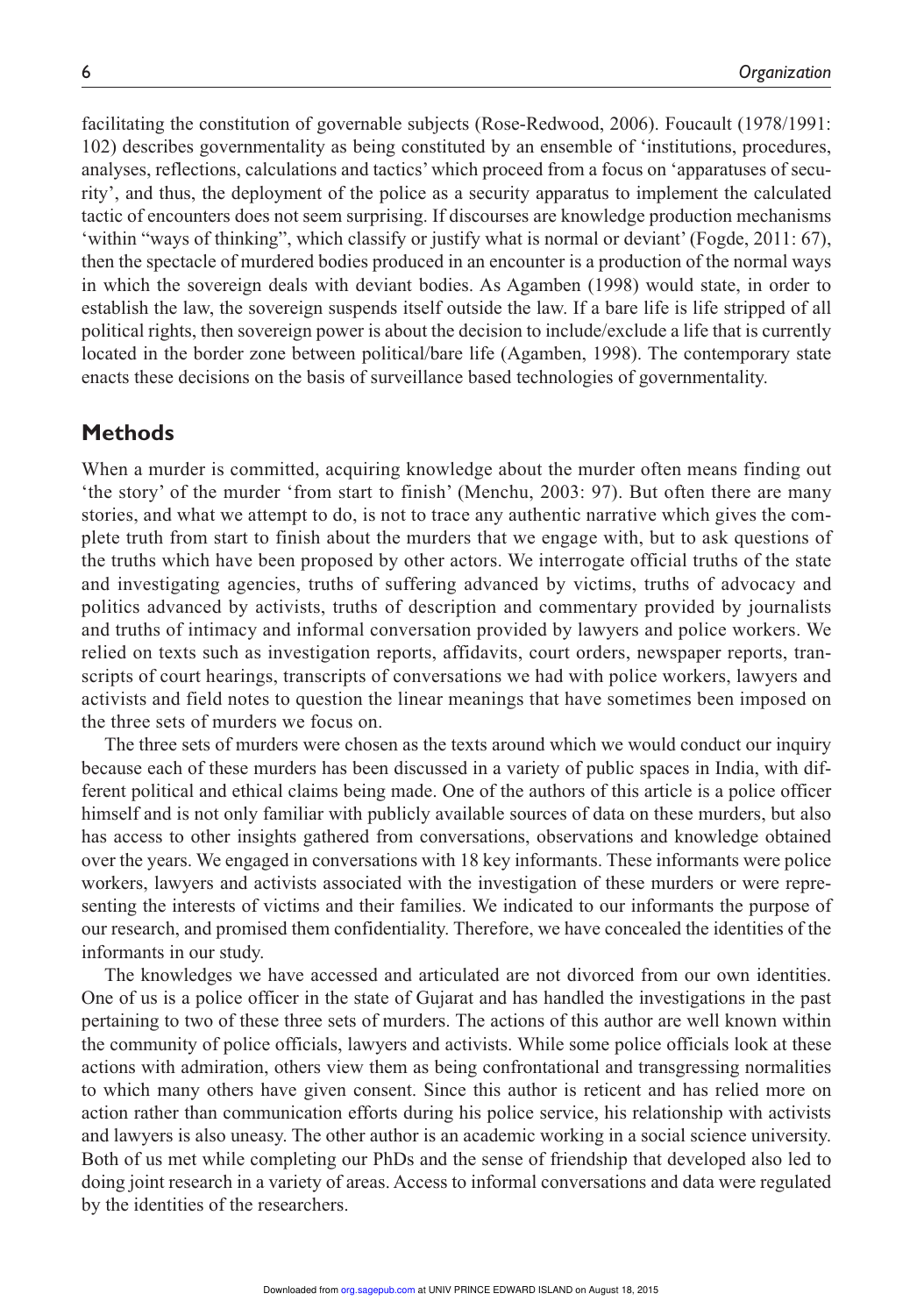Further knowledges are accessed through journalistic accounts to discern some of the meaning making processes through which police encounters are played out as political devices in public space. Journalistic accounts can reinforce the need for exceptional violence and re-legitimize the sovereignty of the state, or foster an anti-institutional and flexible ethos in asserting independent opinions which contest mainstream consensus (Kantola, 2013). Journalistic accounts are thus a space where violent, exceptional events such as police encounters can be politicized, either to reinforce the structures of juridical sovereignty of the state, or to question the acts of murder as being complicit in enacting a culture of terror and inequality. If police encounters are a commentary on the complex inter-linkages between liberal democracy and violence, then journalistic practice as a site of democracy (Josephi, 2013), is an important source of narratives to interrogate the performance of police encounters. We deploy journalistic sources as an extension of the intimate knowledge that we gained from our informants, to trace the multiplicity of discourses and plurality of narratives that inhere in the contested terrains of police encounters.

The data were analysed by comparing field notes, texts, reports and other reflections. Extensive memos about the events surrounding the murders helped us to discern the meaning making processes associated with the murders. We identified areas through which we could problematize linear interpretations and contest the dominant meanings, which had become solid.

In many senses, this study follows the methods of a testimonio (Beverley, 2000), where our readings of events are influenced by the ways in which we have been affected. In a testimonio, the researcher becomes an author who 'testifies on behalf of history and personal experience' (Lincoln and Denzin, 2003: 18). Since we belong to a community which has been surviving, coping and ethically responding to regimes of violence in which we live, in many ways we are repositories of the histories that are being played out. We are living embodiments of the many conversations of hope and resistance taking place around us. We are trying to create space for questions, which have been silenced, to be asked. Asking these questions about these murders now is important if we hope to build a better society where we are able to engage with each other differently. Asking these questions which have become submerged in the plethora of information that has emerged about these murders is important to keep alive the prospect of engaging more ethically with acts of violence. These are questions which we hope will prevent Agamben's (1998) thesis of the reduction of our lives into camps, and which will contest the becoming of our bodies as bare bodies in terms of the normalization of the exception.

# **The three sets of murders**

We provide brief narratives of the three sets of murders below.

## *The murder of Sohrabuddin Sheikh*

Sohrabuddin Sheikh was killed in the early morning hours of November 26, 2005. According to the Anti-Terrorist Squad (ATS) of the Gujarat police, a tip off was received from the Udaipur police in the neighbouring state of Rajasthan that Sohrabuddin Sheikh, who was a dreaded criminal was in Ahmedabad. Sohrabuddin Sheikh was also alleged to have links with Pakistan's leading intelligence agencies and was in Ahmedabad to assassinate important political leaders and carry out terrorist attacks. Consequently, the police set a trap on the highway. And according to the ATS, Sohrabuddin Sheikh was traveling on a motorcycle, and when the police party asked him to stop, he started firing on them. When the police returned the fire, he was hit by bullets and killed.

This narrative of the Gujarat ATS was challenged by Sohrabuddin Sheikh's brother Rubabuddin. He wrote several letters to the Chief Justice of the Supreme Court of India ( 'Fake Encounter',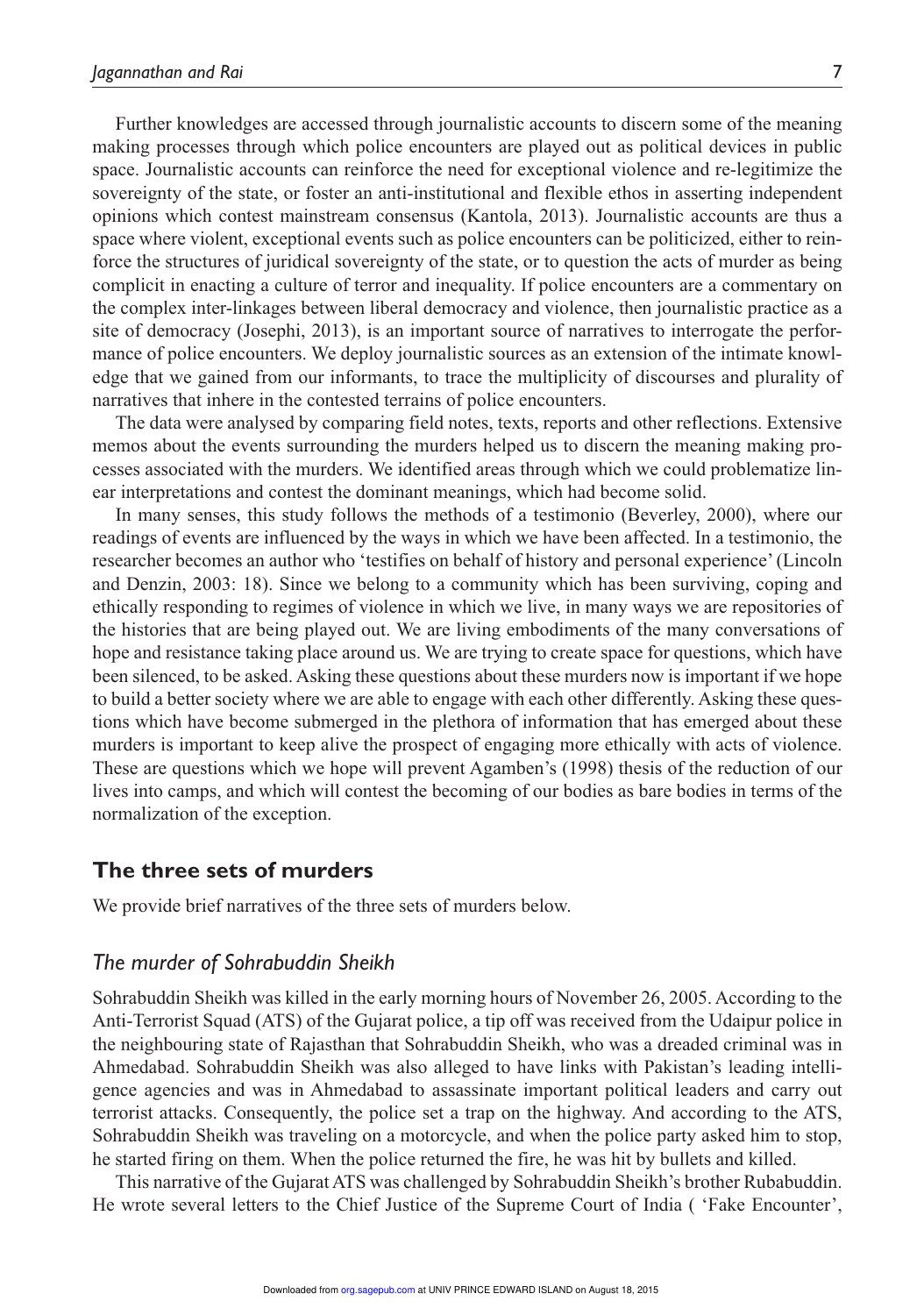2007, April 24), *inter alia*, alleging that his brother Sohrabuddin and his wife Kauserbi had been kidnapped by the Gujarat police while they were traveling from Hyderabad to Sangli in a bus. Rubabuddin suspected that not only Sohrabuddin had been murdered, but his wife Kauserbi had also been murdered as her whereabouts could not be traced. The Chief Justice of India treated the letters written by Rubabuddin as a Public Interest Litigation (PIL) and ordered the Director General of Police (DGP) of Gujarat to conduct an enquiry in the matter. The enquiry found prima facie evidence that Sohrabuddin and his wife had been kidnapped from the bus and subsequently Soharabuddin was killed in a stage managed encounter in the early morning hours of November 26, 2005 ( 'Gujarat Government Admits Man Killed in Fake Encounter', 2007, March 23). However, the whereabouts of his wife could not be found.

Following these enquiries, three Indian Police Service (IPS) officers, two belonging to the Gujarat police and one belonging to Rajasthan police, were arrested on April 24, 2007 ('Fake Encounter', 2007, April 24). This was for the first time that senior level police officers, who actively conspired to kill Sohrabuddin, were arrested. This was against the trend of investigations in similar cases where lower level officers were arrested and others in higher levels, who had actually conspired and organized the murders, were not touched. After these arrests, attempts were again made to scuttle the investigations, which led the Supreme Court to transfer the investigations from the Gujarat government to the Central Bureau of Investigateion (CBI) ('Sohrabuddin Case: SC Dismisses Plea', 2010, August 3). The Communist Party of India (Marxist) (CPM) issued a statement after these arrests—'The Gujarat government's shameful communal stance provides the cover for delinquent police officers to kill innocent people with no fear of questions being asked as long as they are termed terrorists and as long as they belong to the minority community' ('CPI(M) Demands CBI Inquiry', 2007, April 25). However, the analysis provided by the CPM is only one entry into the murder, and neglects several elements which went into organizing the murder of Sohrabuddin Sheikh.

One of the police officers who was arrested in this case, was described as a 'blue eyed boy' of the Chief Minister ( 'Modi's "Saviour" in Fake Encounter Net', 2007, April 25). The father of another murder victim alleged that this police officer was involved in the killing of his son as well ('Modi's "Saviour" in Fake Encounter Net', 2007, April 25). This was the murder of a former home minister of Gujarat, Haren Pandya (Thakur, 2006). Haren Pandya had fallen out with the Gujarat Chief Minister after deposing before a Citizen's Tribunal which was inquiring into the Gujarat riots of 2002 (Thakur, 2006). Pandya's murder took place in mysterious circumstances and the investigation did not go into the full details of the case (Thakur, 2006). Recently the Gujarat High Court has acquitted all the accused persons charged with the murder of Haren Pandya, citing shoddy and incomplete investigations by the Central Bureau of Investigation (CBI) (Khan, 2011, August 29).

An activist-lawyer familiar with the details of these cases said:

Even the DGP was afraid to ask them any questions. All their actions went unchecked as they were thought to be close to the Chief Minister and the Minister of State for Home (MoS). Whenever an encounter happens, as per due process, an enquiry has to be conducted by the police which has jurisdiction over the local area. In this case, the ATS itself filed a FIR and conducted the enquiry. Why did the DGP not order an enquiry? All the checks and balances in the system were destroyed. When the Supreme Court directed the DGP to order an enquiry, he did not take any action before the third reminder was sent. More than the Supreme Court, what was the DGP afraid of? It is well known that the MoS did not want the enquiry to uncover the truth and scolded the DGP and supervising officer, and asked them to change the enquiry report to save the police officers. Who were being protected and why?

A police officer familiar with the investigation had this to say: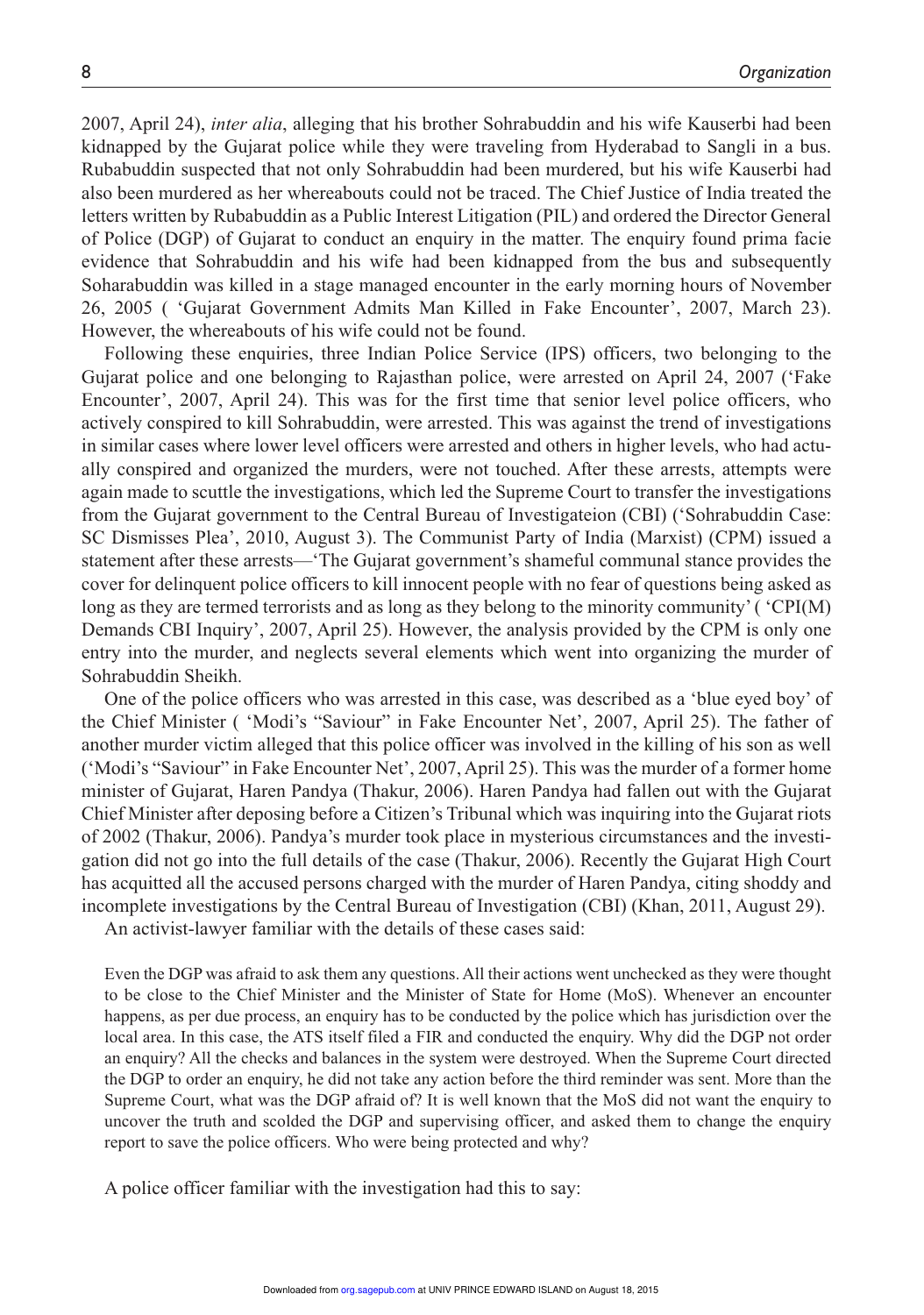In the Sohrabuddin case, there was tremendous cooperation between the police agencies of three states. This is unprecedented. At the level of the government and the police, such cooperation usually does not exist, particularly when the governments in the states are of different political parties. What was the sudden need to abduct Sohrabuddin from Hyderabad and kill him? He had stopped operating in Gujarat for a long time. The last case that was registered against him was in 2001. Who was pulling the strings?

#### Another police officer said:

The interest of the Chief Minister is being exaggerated. He is not bothered. He says that police officers are fighting each other and killing themselves. But the role of the Rajasthan police is curious. If the encounter had already been planned, and it was to be a fake encounter, then why were the Rajasthan police called in? The fewer the people who know about wrongdoing the better. And why did the Rajasthan police agree to become a part of the stage managed encounter? The Gujarat Criminal Investigation Department (CID) says that the motive was to obtain rewards, appreciations and promotions from the government. The Central Bureau of Investigation (CBI) says that the motive was an extortion racket comprising politicians, police officers and criminals. Since Sohrabuddin Sheikh was becoming more ambitious and too big for his size, he was killed. But both these motives do not tell the truth. In this drama, everybody has become a scapegoat and nobody is interested in the truth. Everybody is using partial truths to further their interests. The level of planning and coordination indicate there was something else, something larger at play. A common name which featured in the Sohrabuddin and Haren Pandya investigations is that of an informant of Central Intelligence Bureau (IB). What was the role of IB in both the cases? Why is the role of IB officers not being probed? Did Sohrabuddin have a hand in the Haren Pandya murder? Was he blackmailing politicians with his knowledge of the Haren Pandya murder?

#### An activist said:

There is no doubt that Sohrabuddin was a criminal. But Kauserbi was innocent. Why was she killed—was it only because she was an eyewitness? Also, even if Sohrabuddin was a criminal, isn't there a process which should have been followed? Can you just pick up anybody and kill him? Then what is the difference between you and the terrorists?

Pelly (2009: 205) describes the response of the Chief Minister Narendra Modi to the murder of Sohrabuddin 'In the run up to the … elections, Narendra Modi made headlines by claiming responsibility for a fake encounter ... in which alleged underworld figure Shorabuddin Sheikh was shot dead by police, despite the fact that three senior police officers were arrested for the crime'. By way of justification, he asked a rally of his supporters:

What should have been done to a man from whom a large number of AK-47 rifles were recovered, who was on the search list of police from four states, who attacked the police, who had relations with Pakistan and wanted to enter Gujarat?

His supporters reportedly answered by cheering 'Kill him! Kill him!'.

# *The murder of Tulsiram Prajapati*

One year later on December 28, 2006, a witness of the murder of Sohrabuddin Sheikh, Tulsiram Prajapati was eliminated ('Tulsi Prajapati Fake Encounter', 2012, December 29). When the investigations for the Sohrabuddin case were being carried out, the investigating officer (IO) had requested to go to Udaipur where Tulsiram was lodged in a jail, to interrogate him (Yadav, 2011, April 23). However, the IO was denied permission by his supervisory officers to go to Udaipur.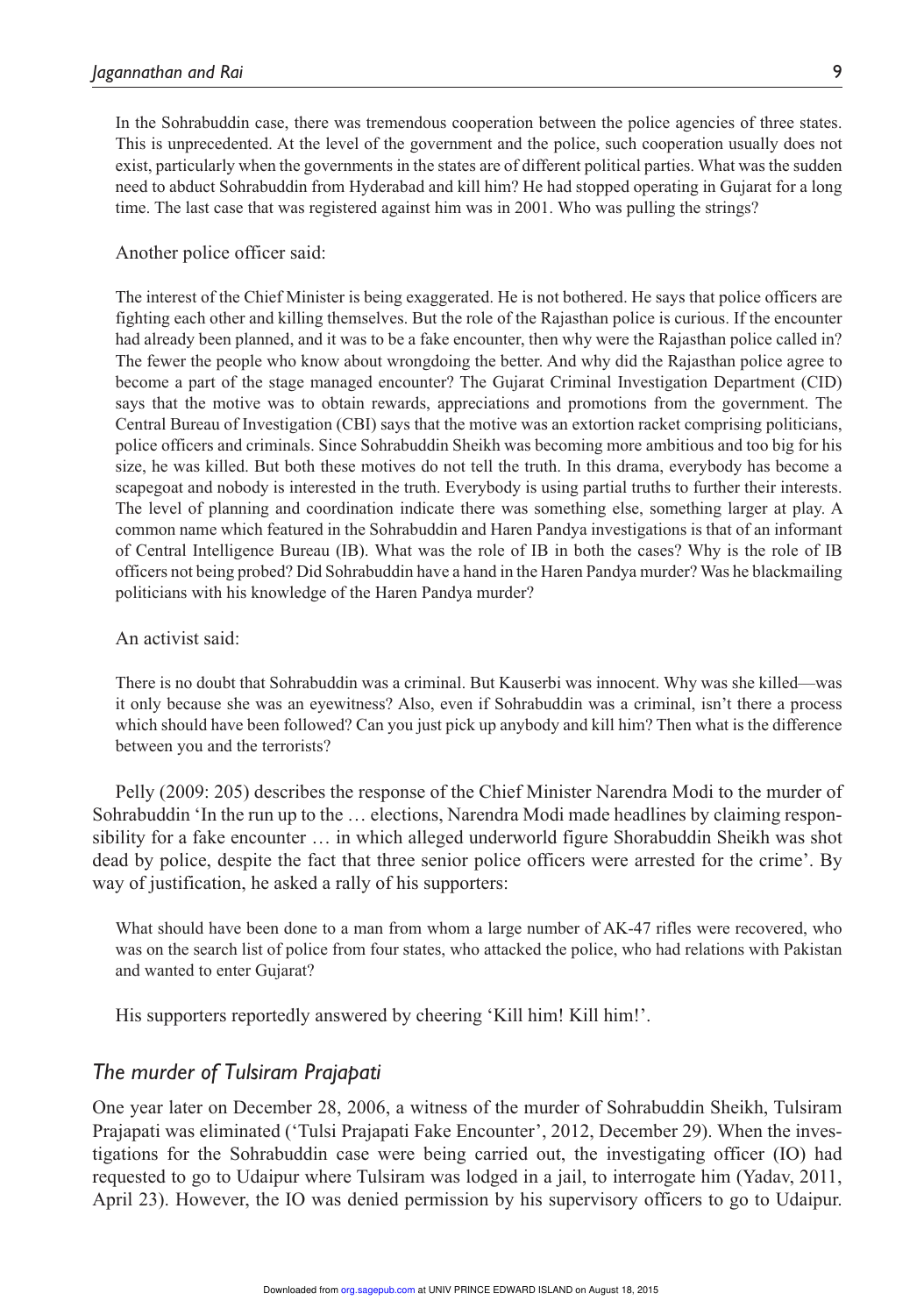Within two weeks of this request, Tulsiram was murdered by a police patrol on the Gujarat-Rajasthan border (Yadav, 2011, April 23). The narrative of the Gujarat police was that two days before his murder, Tulsiram had been brought to Ahmedabad for a trial he was facing. On his way back through train, two men had thrown chilli powder in the eyes of police escorts, and Tulsiram had escaped in the ensuing confusion. Two days later, while chasing him, the police patrol killed him in an encounter (Yadav, 2011, April 23). Surprisingly, this patrol also included the three police officers who were involved in Sohrabuddin Sheikh's murder and from whose custody, Tulsiram had purportedly escaped less than 48 hours ago.

This narrative of the Gujarat police was opened up for enquiry in the light of the Sohrabuddin Sheikh investigations. According to the notes of the supervising officer in the Tulsiram case, there was a strong likelihood that the third person who had got down from the bus along with Sohrabuddin Sheikh and Kauserbi was Tulsiram. Thus, Tulsiram was a star witness in the abduction and murder of Sohrabuddin Sheikh. Interestingly, Tulsiram had premonitions of his death! Before his death, he had written to a number of authorities, including the National Human Rights Commission (NHRC) and the Udaipur Court stating that he feared meeting the same fate as that of Sohrabuddin (Ayyub, 2010, July 3). True to his fears, he was indeed killed. Forensic reports did not find any trace of chilli powder and also suggested that the injuries of the police party involved in the encounter could have been self-inflicted (Ayyub, 2010). The Gujarat police took the case away from the supervising officer who had noted that Tulsiram was likely to be the third person along with Sohrabuddin Sheikh and Kauserbi. After this officer was removed, the state CID continued to maintain that there was no linkage between the Sohrabuddin Sheikh and Tulsiram cases. The Supreme Court which was monitoring the investigations remarked that despite the State CID's denial the possibility of the murder of Tulsiram as the attempt to destroy a human witness could not be ruled out. Later, the CBI investigations disclosed that Tulsiram was indeed the third person along with Sohrabuddin Sheikh and Kauserbi. However, those who were earlier associated with the investigation of these cases doubt the claims of the CBI. They point out that Tulsiram definitely had knowledge about the abduction and murder of Sohrabuddin and Kauserbi, but whether he was indeed the third person traveling with them in the bus on that fateful night is questionable.

The advocate fighting the case on behalf of the family of Tulsiram said that he had been murdered at the behest of the MoS Amit Shah since he was the star witness in the Sohrabuddin Sheikh case (Ayyub, 2010). Telephone records also establish that Amit Shah was constantly in touch with the police officers involved in Tulsiram's murder (Ayyub, 2010). Trusted police aides were tasked to remain on duty at the Gujarat-Rajasthan border during the time of the murder (Ayyub, 2010). In fact, one of these aides was recalled from leave to be on duty during this time (Ayyub, 2010).

An affidavit filed by the supervising officer who had been removed from the investigation of the Tulsiram case indicates how the investigations were impeded. The DGP did not want a reconstruction of the encounters in the spots they took place as he was apprehensive that the forensic evidence generated during the reconstruction would contradict the claims of the accused officers. The DGP intervened with the Director of Department of Forensic Sciences to ensure that the forensic reports were never made available to the supervising officer. In the affidavit, the then supervising officer noted that the DGP was involved in the destruction of evidence and the conspiracy to murder Tulsiram.

A lawyer associated with the case said:

When you look at Tulsiram Prajapati's case, the first thing that strikes you is the level of violence involved. You begin to wonder—is this a film or is this reality? They did not want to leave any witness behind. They wanted to have everyone who had some knowledge about the truth to be on their side. If they had the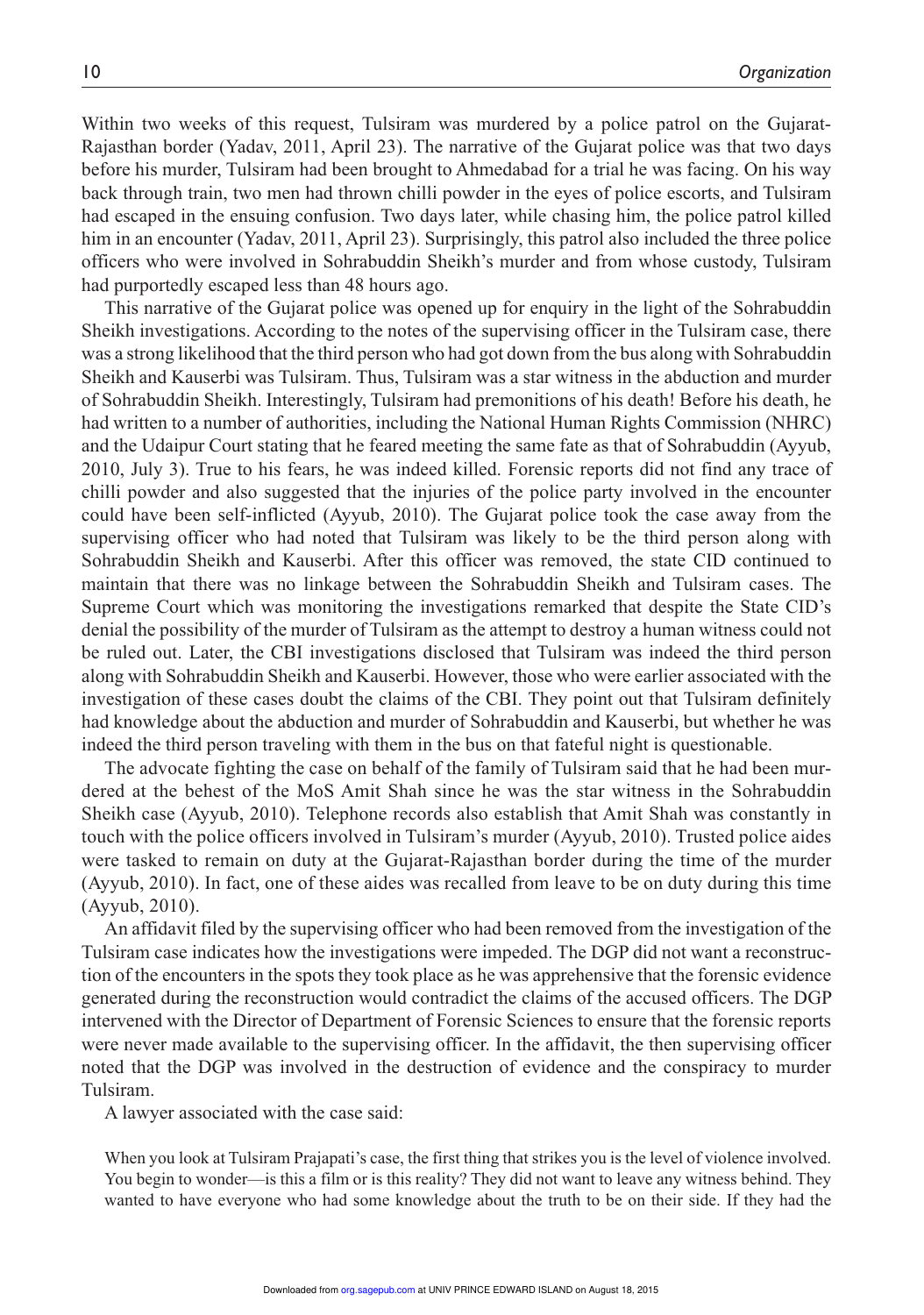slightest doubt regarding this, they were prepared to commit more murders. Kauserbi, Sohrabuddin's wife was killed because she was a witness. Then they also killed Tulsiram Prajapati because they were afraid he would speak the truth about Sohrabuddin's killing.

A police officer with knowledge of the investigations said:

From the beginning, they wanted to scuttle the investigations. They were brazen. They did not try to hide anything. In fact, they wanted to bring in officers who were involved in the conspiracy as a part of the investigation team. Later investigations revealed the roles of these officers. And they wanted to take away the investigation from those who were beginning to find the truth. These officers who were drafted into the team for investigating their own roles in the murder are today languishing in jail. Those who tried to scuttle the probe—they are also in the dock today and can be arrested any time. Only, the CBI appears to be lacking in will.

An activist having knowledge about the case said:

The buck does not stop with the MoS Amit Shah. As soon as the police officers in the Sohrabuddin case were arrested, the investigations were taken away from the officer who had arrested them. For almost a year after that, the state CID kept on insisting that there was no linkage between the Sohrabuddin and Tulsi cases. All the people who assisted in sabotaging the investigations in the Tulsi case were rewarded. The DGP who was trying to destroy evidence was given a plum post after his retirement. Another officer who was impeding the investigations had departmental proceedings pending against him. As soon as they realized that he was cooperating with them, these proceedings were dropped. He was also promoted later. The spouse of the new supervising officer who worked in another department was facing corruption charges. When the supervising officer cooperated, these corruption charges were diluted. These are favours which Amit Shah could not have provided alone as many of them are not concerned with the Home Department. All these decisions would have required the approval of Narendra Modi. If Narendra Modi approved all these decisions, then why is his role not being investigated? Why does the CBI at least not question him once so that the explanations for these dubious decisions can be obtained? While the investigations and charges have stopped with Amit Shah, does the truth end there or does it travel still further up?

# *The Ishrat Jahan murder*

On June 16, 2004, newspapers reported that the Gujarat police had foiled the third attempt in recent times by Pakistani terrorists to kill the chief minister Narendra Modi ('Gujarat Police Kill 4', 2004, June 16). The police claimed that two terrorists had infiltrated India from Pakistan. They were joined by a college student in Mumbai, Ishrat Jahan and a Pune resident Javed, who provided logistical support to these terrorists. The Pune resident had recently converted to Islam and his name before conversion was Pranesh Pillai. On receiving intelligence reports, the police intercepted the car in which the four were traveling. The sharp shooters of the police shot at the tyre of the car. The car came to a halt and one of the terrorists got out and started firing at the police. The police returned the fire for 30 minutes and the four terrorists were killed ('Gujarat Police Kill 4', 2004, June 16). An AK 56 rifle, explosives and cash were recovered from the four who had been killed ('Gujarat Police Kill 4', 2004, June 16).

Later investigations revealed that Ishrat Jahan and three others had been picked up by the Gujarat police and later killed in a stage managed encounter (Dasgupta, 2009, September 8). The weapons and the cash were also planted on them later. Several police officers were later arrested for the murder of Ishrat Jahan ('Ishrat Case', 2013a, 2013b; Ayyub, 2013a).

A civil rights activist who has been following the Gujarat encounters very closely said: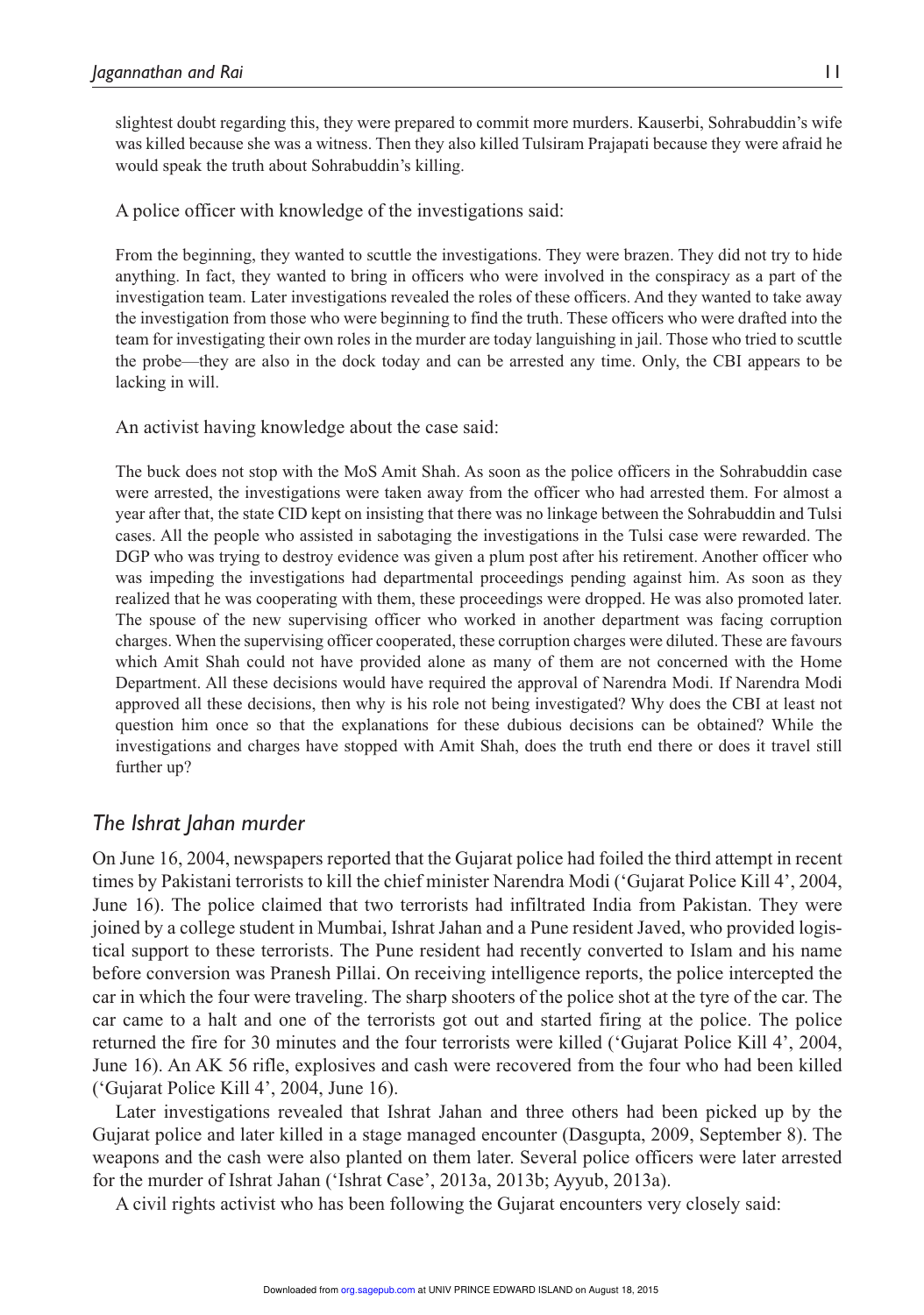The Ishrat encounter took place in 2004. Soon afterwards, her mother approached the Gujarat High Court claiming that Ishrat was not a terrorist and she was murdered in cold blood. She pleaded for an investigation by an independent agency. The Gujarat High Court burnt the midnight lamp for five years before it finally decided to constitute a Special Investigation Team (SIT). Why did it take five years for the Gujarat High Court to order an investigation? The right to life is the most basic fundamental right. An innocent young girl had been killed and her mother was running from pillar to post for an investigation to know the truth about her daughter's death. Her mother wanted Ishrat to rest in peace at least after her death. She wanted the stigma of being a terrorist to be removed from her daughter's name. Yet the court took five years to order this investigation. If the police is at fault, then what should we say about the judiciary? If it takes five years to order an investigation by an independent agency, then how long would it take for the investigation to be completed, trial to be commenced and concluded, appellate processes to end and the accused brought to justice? And this in a case, in which the spotlight of the national media has been there right from the beginning.

Another lawyer associated with the case said:

It is surprising that the court chose to appoint those officers in the SIT whose names had been suggested by the state government. And this very state government till then had been opposing the need for any independent investigation. Why did the court ignore the names of the officers suggested by the petitioners who were the family of the victims? The only good thing about the names given by the government was that this time they did not ask the accused to investigate themselves. After the constitution of this SIT, all hopes were lost. As per law, magisterial enquiry needs to be conducted in deaths involving the police. In the Ishrat case, the magisterial enquiry report of S. P. Tamang came in 2009. While the findings of the Tamang report may not be entirely correct, it shook the establishment. The very next day, the government and the police officers went to the Gujarat High Court. They wanted the court to ensure that the Tamang report did not become public. It is understandable that the accused police officers would not have liked the report to be made public. But why did the government go along with them and move the Court with the same request? The Gujarat High Court also took an unprecedented approach; it heard the matter till 8 pm, stayed the report and ordered an enquiry against the hapless magistrate. Later, it was only after the intervention of the Supreme Court that a new SIT was constituted by the Gujarat High Court. The Gujarat High Court devised a new formula to constitute the SIT and tried to keep all the parties happy. The three member SIT included one member suggested by the central government, one suggested by the state government and one from a list of officers given by the petitioners. Although some civil rights activists were happy with this formula, in practice the formula did not work. The conflicting interests of the three members made them to work at cross purposes and the constitution of the SIT had to be changed three to four times, adversely affecting the progress of the investigation.

As in the Sohrabuddin Sheikh case, where the role of Central IB is suspicious, in the Ishrat Jahan case as well, the role of IB officers does not appear to be above board. One of the investigating officers said,

There is overwhelming evidence against senior IB officers. They not only gave intelligence inputs which they knew were wrong but also actively conspired with Gujarat police officers to kill Ishrat and the other three.

The role of the central government also vacillated throughout the case. Initially, the Union Home Minister P. Chidambaram said that the Ishrat encounter was genuine (Sahi, 2009, September 26). It was only later that Chidambaram said that intelligence inputs did not mean a license to kill (Sahi, 2009, September 26).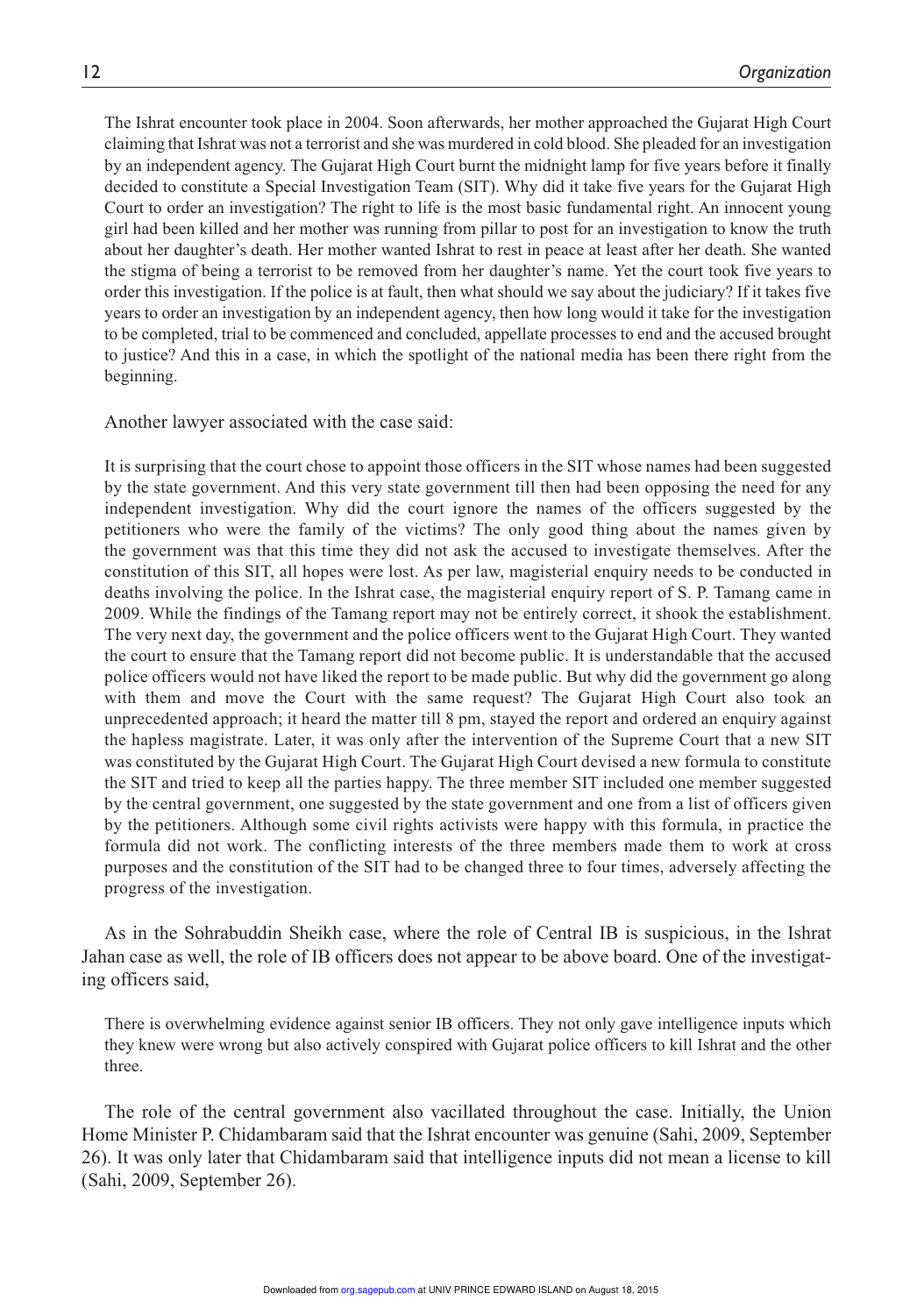# **Discussion**

Investigations reveal that Sohrabuddin Sheikh and Kauserbi were killed in stage managed police encounters, and these killings were exceptional acts, as the police did not have any legal right to kill Sohrabuddin and should have brought him before the courts for trial. Further, while criminal charges might have existed against Sohrabuddin, no such charges existed against his wife Kauserbi, but she was murdered only to prevent her from acting as a witness to Sohrabuddin's murder. Nevertheless, the state of exception was normalized when Narendra Modi asked people at an election rally whether Sohrabuddin Sheikh should have been killed, and the people replied in a resonant voice that he should have been killed. Further, the voters also re-elected Narendra Modi as the Chief Minister of Gujarat. Thus, ongoing processes of representative democracy and elections rather than contesting the state of exception, normalize the violence of sovereign power.

According to Agamben (1998: 98), a funeral transforms a threatening ghost into a friendly ancestor. Representative democracy as the mobilization of the legitimacy to rule, rather than the mobilization of catharsis and justice, is similar to a vicarious execution of the funerals of bare bodies of subjects such as Sohrabuddin Sheikh. If funerals are about closures then the politics of hate mobilized in the election campaign brings political closure to the spectacle of the murdered corpse of Sohrabuddin Sheikh. After the election victory, the ghost of Sohrabuddin Sheikh can no longer haunt Narendra Modi; the funeral of electoral democracy has punctured the capacity of Sohrabuddin Sheikh's memory to emerge as a phantom who can haunt.

Sovereign violence is normalized through the organizational device of transforming processes of electoral democracy into funeralesque closures of murdered bare bodies. Another organizational device aiding the normality of sovereign violence in India is the mobilization of the Hindu body using war metaphors of militarist drills, by fascist cultural organizations such as the RSS (McDonald, 2003: 1564) to which politicians like Narendra Modi have affiliation. In Gujarat, after the BJP came to power, it allowed officials of the government, including members of the police, to join the RSS thus enabling a militarist and fascist engineering of their bodies into soldiers engaged in a war to form the Hindu nation (Yagnik and Sheth, 2005). This prepared the groundwork for normalizing police encounters such as that of Sohrabuddin Sheikh. These encounters were often seen as organizational techniques of enforcing hygiene and seeking national renewal by the actors carrying them out (Stokes and Gabriel, 2010). This organizational metaphor of hygiene and renewal is linked to the biopolitics of racial differentiation through a governmental mobilization of institutional coalitions (police, political parties, media, judiciary) in terms of 'embodied, emotive and aesthetic dimensions of biological thinking' (Blencowe, 2010: 114) which might slander the Muslim body as a criminal deviant in the project of constructing the Hindu nation.

If we read biopolitical governmentality through the work of Schmitt (2003), then we can see this project as the politics of identifying and organizing particular subjects as enemies and thereby enabling their construction as bare bodies. These bare bodies can be murdered by constructing police encounters as exceptional courts where not even the most basic rights are available for the bare bodies (Lievens, 2010: 919). We find that it is not only Sohrabuddin Sheikh's body which has to appear before the exceptional court of police encounters, but also Kauserbi's body. Kauserbi was not even a criminal, she was only a witness, and what does the murder of a witness signify? Both in terms of political spectacle and legal truth, the testimony of a witness is situated in the zone of indistinction between concealment and revelation, truth and lie, just and unjust exercise of violence. The silencing of the witness by labeling her as an accomplice of the war criminal reveals the potentiality of the testimonial to resist and subvert the narratives of sovereign power. Kauserbi is an inappropriate presence: by being present during the organization of Sohrabuddin Sheikh's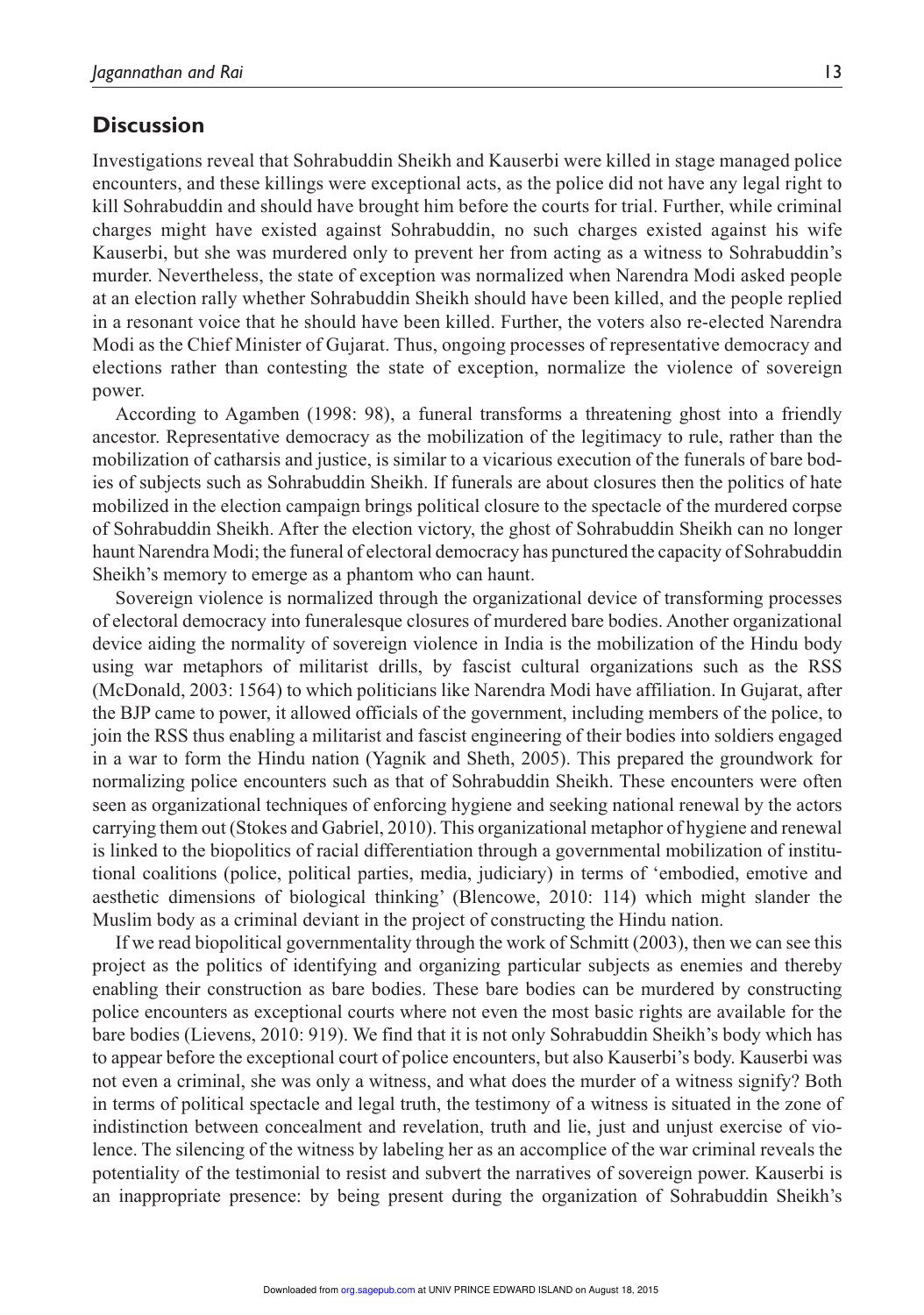murder, she has already disturbed everyday business, where everyday business equals the state of exception in murdering bare bodies.

Agamben (1998: 104–111) traces the genealogy of the bandit, the outlaw who is banned from the city in the legend of the werewolf, and thereby provides insights into the politics of witnessing. The bandit who is banned from the city, is rendered as a bare body and has no political rights within the city. According to Agamben, the conceptual category of the bandit is linked to the legend of the werewolf, where a man is periodically transformed into a wolf, and therefore has to spend his time in the forests outside the city during this period. Agamben concludes that the man-wolf is a metaphorical embodiment of the bandit, the subject who is homo sacer, whose life can be killed without this killing being called as homicide. Agamben (1998: 107) also describes a story where a baron who is close to the king is afflicted by the condition of being a werewolf. Every week he hides his clothes under a stone and is transformed into a wolf for three days, and spends this time stealing and preying on other creatures.

The baron's wife discovers the secret of her husband being a werewolf and steals his clothes from where he has hidden them, thus preventing him from transforming back into a man. Thus, the baron permanently becomes homo sacer, a bare body, and there is no witness to provide testimony about the zone of indistinction between a political/bare body that the baron may inhabit. However, the wife who has stolen the clothes is a witness to the transformation from the political to the bare, and the baron is a favourite of the king. The story ends with the king discovering the truth about the baron, and facilitating his transformation back from being a wolf to a man, and punishing the wife for her witnessing and treacherous actions.

Thus, the witness must either be absent, or if the witness is present in an embodied sense like the wife in this case, she must be banned and punished. Thus, the legend of the werewolf constructs the embodied witness as an evil personality worthy of being consigned to bare life. The witness interrupts the sovereign's power to decide about which body must be bare, and which body can be included in the political. The witness is a messy embodied intervention in the border zone of indistinction between inclusion and exclusion where sovereign power is constituted, and therefore the witness needs to be eliminated, to be produced as bare life. The embodied technology of the police encounter through which a witness such as Kauserbi is eliminated manufactures bare life.

The same logic perhaps also applied to the murder of the former Home Minister of Gujarat, Haren Pandya who embodied himself as a witness by appearing before a citizen's tribunal to provide testimonials about the riots of 2002. Haren Pandya's father alleged that the same police officers who were involved in the murder of Sohrabuddin Sheikh and Kauserbi played a role in the murder of his son as well. Indeed the same police officers were involved in the murder of Tulsi Prajapati as well, who was another witness and who could have provided details about the murder of Sohrabuddin and Kauserbi. The legal provisions which militated most against the embodied presence of the witness and the public testimonial, and enabled the creation of the state of exception were anti-terror legislations such as Prevention of Terrorism Act (POTA), 2002, brought in during the reign of the BJP (later repealed when the BJP led coalition lost power in the Centre).

Singh (2006: 123) points out some of the extraordinary provisions of POTA:

'confessions made to a police officer (section 32) and telephonic interceptions (sections 36–48) were considered valid and reliable evidence under POTA. Under Sections 25 and 26 of the Evidence Act, as ordinarily applicable, confessions to police are not admissible as evidence because they can be easily extracted by torture'.

Under the Evidence Act, the statements of the accused had to be recorded in the presence of a magistrate for the statements to be admissible as evidence. In the war like state of exception, this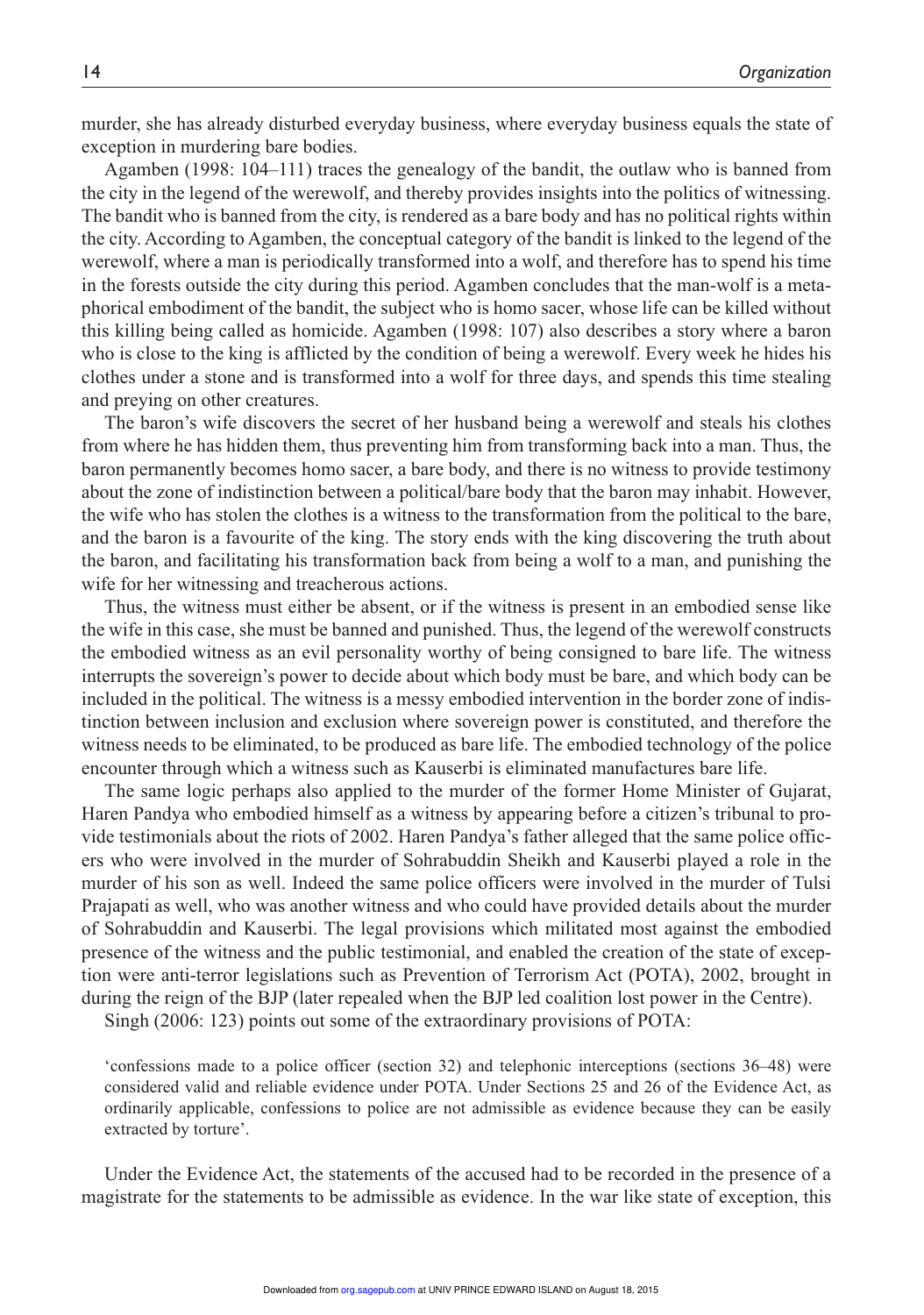provision was done away with, and even the magistrate, an official of the state as a witness was done away with, as a messy, evil, embodied presence who was a detriment to the war against terror. These norms of acting without the interruption of the witness nurtured organizational processes of impunity thus enabling police encounters where subjects could be arbitrarily killed, without these killings being labeled as murder.

In Gujarat, the elimination of the witness is also connected with the sinister agenda of rendering all Muslims as bare bodies, of banning the Muslim subject, of showing the Muslim subject as being something less than human (Simpson, 2006), as perhaps werewolves, whose killings will not be labeled as murder. Simpson (2006: 343) outlines the fascist propaganda processes which carried out the dehumanization of the Muslim subject: 'Some months after the carnage, the Government of Gujarat released a compact disc presentation putting forward its own version of events. In the opening scenes of part of the presentation, newspaper headlines flash onto the screen accusing those who attacked the train "in the most ghastly manner since partition" as being "rioters without conscience" and "men without souls". The headlines are clearly made up and are intended to be mistaken for those of respected English language newspapers'. Thus, the Muslim subject is presented as an entity incapable of being human, as 'men without souls'. It is also interesting to note the misrepresentation of respected newspapers in the process; in the violent construction of the bare body, the sovereign of the Gujarat variety would also perhaps want to silence the media as witnesses. It is important to remember that Hindu fascism as it has played itself out in Gujarat, through riots, dishonest propaganda, murders and election victories, embodies 'govern-mentalities … specific political rationalities' (Collier, 2009: 99) of splitting subjects into those who hate and the hated, and thus disciplining both kinds of subjects by enforcing governmental surveillance in a variety of sites.

The state of exception is legitmized by emphasizing that without these violent exceptions, the political unity of the sovereign is doubtful (Vatter, 2008: 247). The practice of eliminating the witness sets into motion a series of violences to sustain the state of emergency. In many ways, the metaphor of Sohrabuddin Sheikh as a baron who was a favourite of the king, also holds, as one theory emerging from police investigations suggests that he was running a mafia network in conjunction with politicians to extort money from businessmen. He had grown too ambitious and therefore was eliminated. Another theory suggests that he was a witness in the Haren Pandya murder conspiracy, and had begun to blackmail politicians using information he possessed, and therefore he was murdered.

If Sohrabuddin was a favourite baron turned werewolf, and therefore worthy of being killed, then the police officers who had killed him were also witnesses of the sovereign's complicity in the production of the bare body. Sohrabuddin's brother Rubabuddin filed a complaint about the possible murder of his brother. Should the police officers who killed Sohrabuddin also have killed Rubabuddin in order to avoid the possibility of this complaint? If they had killed Rubabuddin, then was it not likely that another subject might have witnessed the murder of Rubabuddin and therefore needed to be killed?

In many ways, the police officers who killed Sohrabuddin, were primary witnesses of the act. In many ways, if Narendra Modi was involved as an embodiment of the sovereign, then it is a possibility that the curse of the witness is likely to catch up with him. In limited ways, perhaps it is beginning to do so, with one of the police officers facing trial in the Sohrabuddin Sheikh case, now implicitly stating that the top political leadership of the state was actively involved in formulating and monitoring the implementation of the policy of police encounters (Ayyub, 2013b). The political problematic of sovereign power thus might not be—how will the violent reign of the tyrant end, but how will the tyrant sustain its violent reign? Agamben (1998: 91–103), analysing the funeral rituals of kings, already argues that the king's body is also homo sacer, and thus Agamben's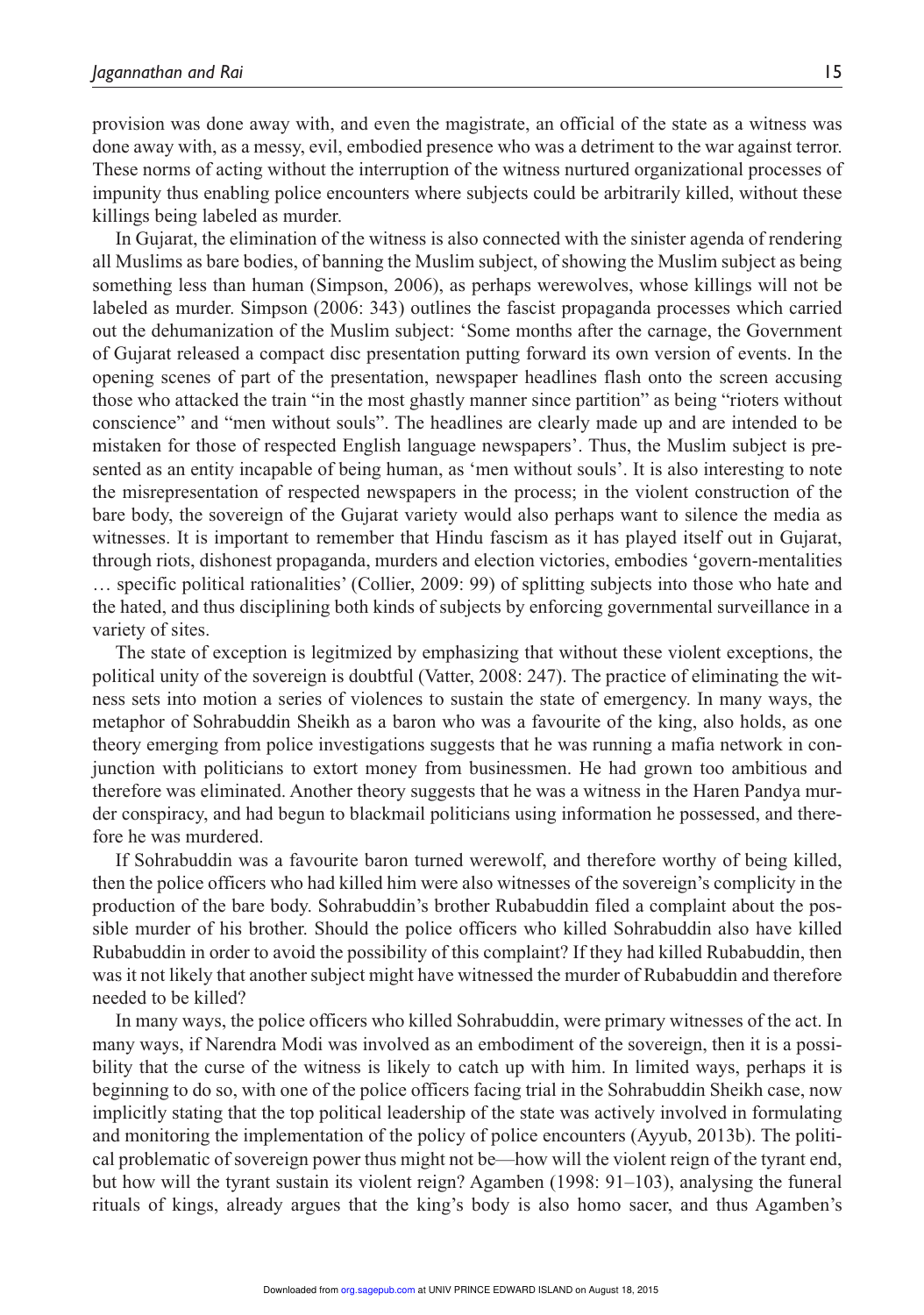theorization of sovereign power might not be pessimistic but might actually be optimistic (Prozorov, 2010) in anticipating the climax of the reign of specific tyrants, and might actually be read as a series of Machiavellian warnings to tyrants of all sorts, including fascists, to be aware of how the empirical reality of their being homo sacer will catch up with them through the organizational machination of the curse of the witness.

The curse of the witness certainly caught up with Amit Shah, as he is now facing a criminal trial for his alleged involvement in the conspiracies of the Sohrabuddin and Tulsi Prajapati murders. While the investigations were ongoing, Amit Shah is alleged to have scolded the DGP and the supervising officer to prevent the investigations from taking a turn towards uncovering the police encounters as murders. The act of scolding is meant to drive the body into a zone of terror and silence, producing an exclusion from participation in political processes. The act of scolding humiliates the body and makes it to reflect whether it is worthy of political participation, thus pushing it to the zone of indistinction between inclusion/exclusion in political life. Amit Shah's case was transferred outside Gujarat and will be heard in Mumbai, as it was felt that he might otherwise influence the fairness of the trial through tactics of intimidation, and he himself was asked to remain outside Gujarat for more than a year, thus effecting the ban of political life on him.

The sovereign decision of determining inclusion/exclusion for Amit Shah is already beyond the realm of electoral politics, and is today in the realm of the trial and technical legal processes. Amit Shah's case might not as much be the instance of the fall of the mighty as it might be the 'cleverness and dodging for self-sustenance' of the excluded, 'strategies of survival and subsistence of people who dwell at the margins' (Imas and Weston, 2012: 210). In Gujarat, the strategies of survival of the excluded emerged in response to gross injustices suffered by Muslims during the 2002 riots and the ongoing denial of justice in its aftermath (Setalvad, 2007). The intensity of the Gujarat riots led to coalitions among several civil rights activists and lawyers who created a constituency of resistance and dissent, leading to sustained activism and legal campaigns culminating in the conviction of a few accused who were considered close to the political establishment ('Naroda Patiya Riots: BJP MLA Maya Kodnani Sentenced to 28 Years in Jail, Babu Bajrangi Life', 2012). If these constituencies of dissent did not function in implicit alliance with police officers who were standing up against the wrong at the cost of personal victimization, then they at least acted as resources of solidarity, the constitution of a public, which would welcome their actions.

The dissidents such as members of the civil society and the police officers who refused to be cowed down by the scolding received from the MoS keep 'the political possibility alive (of) resisting any determination of that which is indeterminate' (Baker, 2013: 329). In another sense, if the police are a part of the sovereign apparatus of the state, and yet some police officers have to go through the ignominy of being bullied, then they become a part of the excluded. Then these police officers act with the strategic intelligence of the excluded (Imas and Weston, 2012) to use the logic of the sovereign, such as the curse of the witness, against the sovereign, leading to the trials of subjects such as Amit Shah. One of the reasons why encounters were allowed to happen in the first place was due to the organizational-legal structures that were introduced into the police. Thus, structures such as the Anti-Terrorist Squad (ATS) as an organizational division of the police herald the state of exception as an institutional apparatus of the sovereign; Setalvad (2007: 154) comments on this organizational-legal device: 'it is normally, or always the Crime Branch or the "ATS"—anti terrorism squad of different state police that have developed a clear if unspoken and uncoded drill on how to "encounter" someone'.

While Tulsiram Prajapati was also a witness like Kauserbi, unlike her, he was not killed immediately and he was able to make an appeal to several institutions such as courts and the human rights body NHRC that he was likely to be murdered. The plight of the homo sacer is evident in the life of Tulsiram Prajapati as all his appeals were ignored, he existed as a life which could be killed.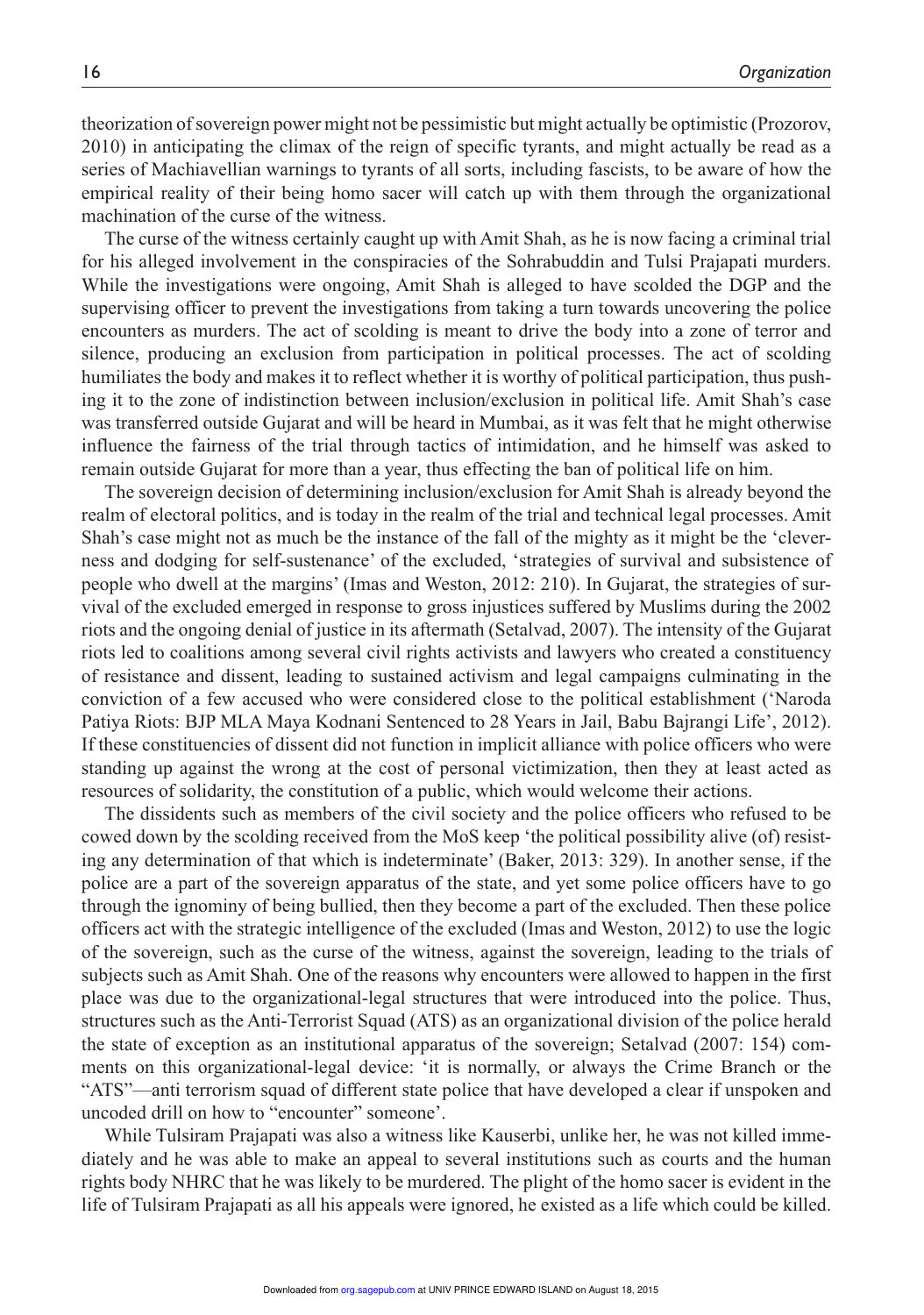In the climatic moment of producing Tulsiram as a bare body, a story of the flight of the criminal body which had invited murder upon itself was built, to normalize bareness. Bareness was also normalized through the organizational technique of rewarding those police officers who thwarted investigations in the Tulsiram Prajapati case, and marginalizing those officer(s) who could uncover evidence of the politician-police linkage in eliminating Tulsiram.

It is in the context of contemporary democracy that the identity between bare life and the bare body comes into play, for in a Foucauldian sense, life has been individualized in the form of discrete bodies. As Agamben (1998: 124) puts it: 'modern democracy does not abolish sacred life but rather shatters it and disseminates it into every individual body … If it is true that law needs a body in order to be in force, and if one can speak, in this sense, of "law's desire to have a body" democracy responds to this desire by compelling law to assume the care of this body'. The care of the body can also follow from sinister regimes of fascist control, for the developmental Hindu body to be protected, it may be necessary to take care of the Muslim body by keeping it under control (Kanungo and Farooqui, 2008). If the body refuses to be individualized according to the norms of governmentality and is messily caught up with other bodies, and threatens to question sovereign truths, then the body can be eliminated. Tulsiram's body is entangled with the bodies of Sohrabuddin Sheikh and Kauserbi, and it becomes difficult to separate it from the narrative of their murders, and thus the only way to individualize Tulsiram's body and take care of it in the developmental interests of the democratic Gujarat state is to murder it.

As Agamben points out, under biopolitical modernity, the suspension of the rights of the body is first advanced as an exception, and later these exceptions become the norm. The 42nd amendment to the Constitution of India 'strengthened the powers of the central government by providing that no law for the prevention of anti-national activities could be declared invalid on grounds that it violated the fundamental rights in Part III of the Constitution' (Singh, 2006: 121). Thus, fundamental rights which were earlier suspended as an exception could now be permanently suspended. At least in rhetorical, if not substantive terms, this provides legitimacy for the murder of Sohrabuddin Sheikh and Tulsiram Prajapati. Once they have been labeled as anti-national subjects, they have no constitutional rights and therefore can be killed.

This framing of the Other as a criminal is evident in the murder of Ishrat Jahan as well. Ishrat Jahan, a young college student was framed as a terrorist who had come to assassinate the Chief Minister Narendra Modi. Her body had to be first presented as a criminal and a terrorist before it could be murdered and this identity of her body as a criminal had to be retained even after her death. It was not necessary to establish the criminality of the body through processes of law, the state of emergency ensured that merely labeling the body as criminal was enough, and when the first questions regarding the truthfulness of such labeling emerged through Magistrate Tamang's report, it was sought to be immediately silenced as the High Court banned its public release and instead ordered an inquiry against Magistrate Tamang.

There are a couple of administrative-legal mechanisms that helped in producing bareness in the Ishrat Jahan case. The first was the formation of the SIT where police investigation was reduced to the fine art of stakeholder satisfaction by the Gujarat High Court as police investigators were transformed into nominees representing different interests such as that of the victim, state government and the central government. Rather than a site through which justice could be sought for the victim, the SIT became a site where sparring and debate between different interests could be institutionalized. The other legal mechanism which normalized the exception of sovereign violence was the immunity enjoyed by the IB officials. When the role of an intelligence officer alleged to be a part of the murder conspiracy was sought to be investigated by the SIT and the CBI, the central government refused to waive the immunity of the intelligence officer. Thus, it did not matter whether the BJP or the Congress, its political rival was in power, both used legal mechanisms to uphold the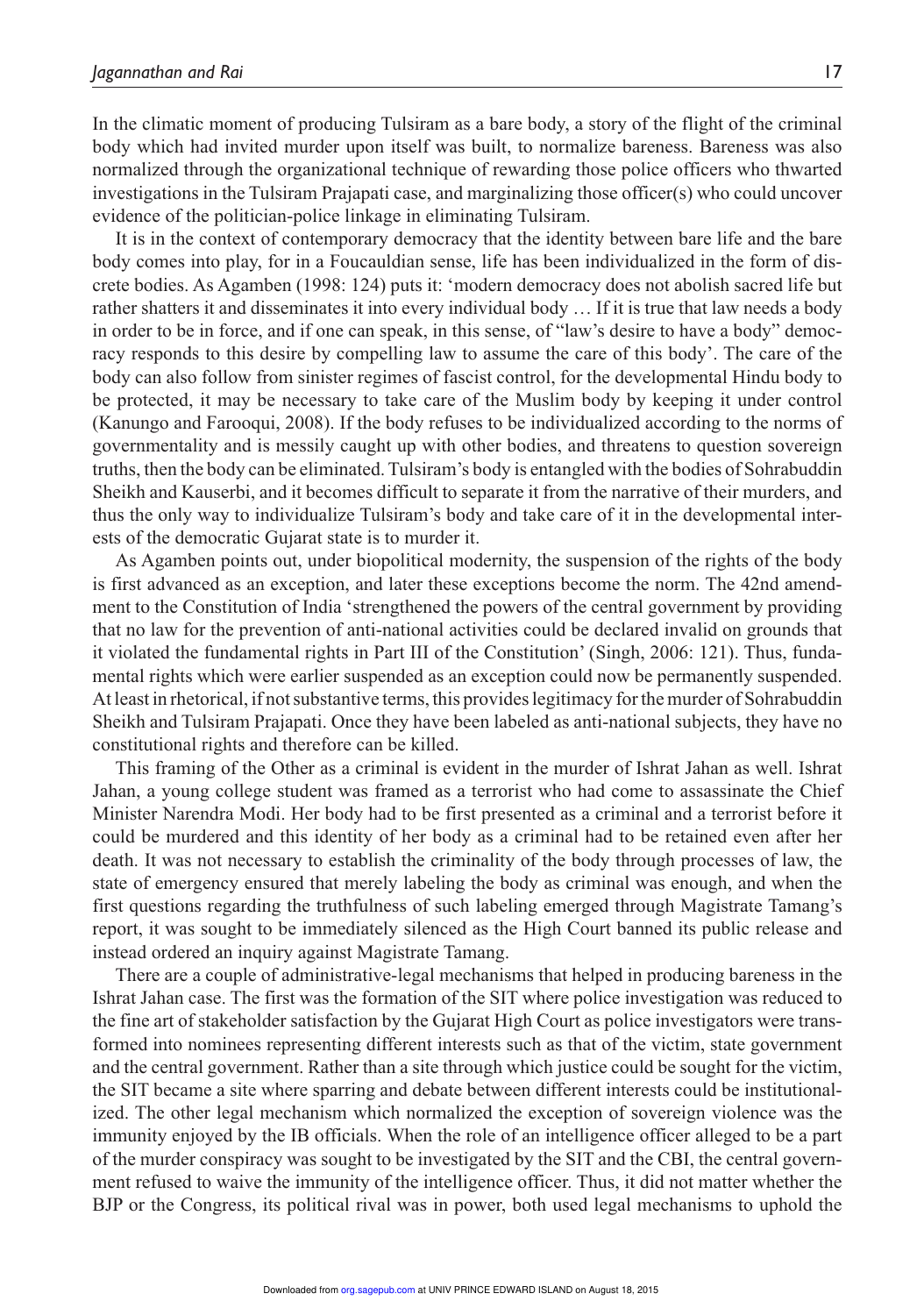logic of sovereign power over the bare body. Both upheld the immunity of the intelligence officialdom and the exception of refusing to prosecute intelligence officials, even if they provided criminally wrong inputs leading to the murder of innocent subjects. Thus, the law was enforced by suspending it for particular subjects belonging to the sovereign apparatus.

As Agamben (1998: 132) puts it, 'the principle according to which citizenship was something of which one had to prove oneself worthy and which could therefore always be called into question' proved to be the point where the fascist politics of racial differentiation and sovereign power merged. By killing the terrorist body of Ishrat Jahan, the police officers were proving themselves worthy of making citizenship claims in Narendra Modi's Gujarat. By their act of killing Ishrat Jahan they were 'speaking in the discourse of a culture and tradition in which the notion of the "national" is equal to "Hindu", and thus they were furthering imaginations of sovereignty structured around 'jargons of authenticity, foreignness" and "sons of the soil" criteria of citizenship' (Bannerji, 2006: 365).

It is through such violent and exclusive categories of citizenship that 'the BJP and its base community of the Hindu right hope to hegemonize the entire Indian political terrain' (Bannerji, 2006: 365). The dead bodies of Muslim subjects such as Ishrat Jahan are also disciplinary spectacles which provide directions to citizens about how they may constitute their selves. They provide political and cultural material to citizens to craft their selves both through the power/ knowledge operations of the state and other autonomous political engineering of their subjectivities (Allen, 2011). As Schmitt (2003) indicates that it is the sovereign which decides the state of exception, however this decision already incorporates the resistance of the Other, as it is the will and the body of the Other that the sovereign subjugates through the enactment of the resistance (Sims, 2005). While the murder of Ishrat Jahan, Sohrabuddin, Kauserbi and Tusliram indicates the intersection between the production of bare bodies and the organizing apparatus of sovereign power, it also indicates the possibility of resistance as justice claims made on behalf of these murdered bodies can set forth an unpredictable politics which can undo the bareness that the violent murder set forth. And the undoing of bareness can also become the undoing of sovereign power.

# **Conclusion**

From an organizational theory perspective, we hope to have shown some of the contemporary functionings of democracy. In the light of the police encounters we discussed, democracy appears to be organized through the legitimacy of such murders. The representative processes of democracy are used to justify the murders of subjects, articulated as enemies. Such an organization of democracy has important linkages with the social relations of sovereignty. The organizational politics of democracy rather than contesting the state of exception and emergency, normalizes it, thus embodying sovereignty centred representative democracy as an ongoing process of denial of justice to excluded subjects.

Elections in sovereignty centred representative democracies embody the funeralesque. The funeralesque brings a spatial and temporal closure to the violences enacted by the state. The phantom like power of the bodies against whom violence has been committed collapses with the exorcism of the election. The collapse occurs either on account of the violence of the oppressor being legitimized through an election victory or through an election defeat of the oppressor being projected as democratic justice. The justice that is to follow from processes of law is articulated as being only a weaker kind of justice. Thus, the election as an organizational device in sovereignty centred representative democracies serves the purpose of exorcising the violent production of bare bodies in which sovereign power is complicit.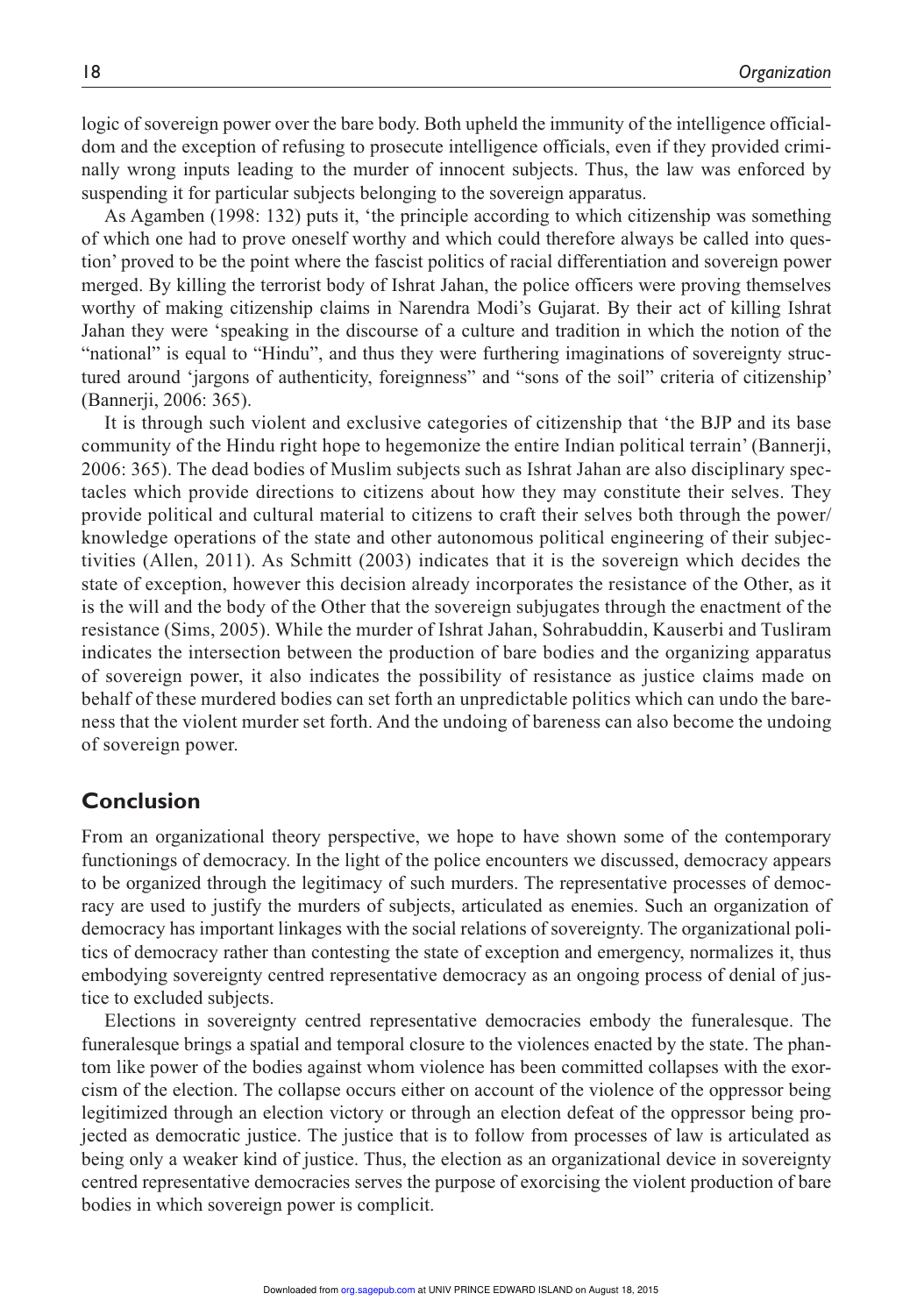An organizational pedagogy through which the logic of sovereign power can be turned against itself is the curse of the witness. The coherence of sovereign power is threatened by the messy, embodied testimony of the witness. But the murder of the bare body contains several witnesses including the executioner, and the executioner knows the implicit and explicit sources from which the sanction for the execution was obtained. In this identity of the executioner and the conspirator as the witness, the organizational edifice of sovereign power may meet its irreducible contradictions. The ghosts of the murdered bodies may once again become political subjects in the unraveling of multiple testimonials accessed through the curse of the witness.

Another organizational practice through which the violence of sovereign power can be resisted is the enactment of dissidence. Dissidence keeps alive an engaged distance of subjects from the institutional ensemble through which governmentality is mobilized. If governmentality is about structuring ways of thinking, then dissent finds poetic escape from this structured field. By dismantling structured fields of thinking in localized spaces and times, the very coherence of a governmental sovereign can be confronted. An angst driven ethics and politics can be kept alive by local dissident actions.

Finally, by analysing police encounters through Agamben's frame of sovereign power, we hope to have shown the intersections between organizing, life, death, body and resistance. At the heart of the exercise of violence in contemporary times are several organizational processes. Understanding these organizational processes provides us with resources for contesting and subverting regimes of violence. It also opens up the need to constitute social relations beyond the definitiveness of sovereign anchors. From the experiences of the excluded, there is a need to reorganize social relations around the ethics of vulnerability.

### **Note**

The two authors have contributed to different sections of the article. The second author adapted the theoretical framework of Agamben for the purposes of this study, led the data collection efforts in accessing data from different sources, and crafted the methods section. All analysis of the role of the state government of Gujarat, other government agencies in India, public officials and processes has been undertaken by the first author.

We would like to express our sincere thanks to the three anonymous reviewers who have helped in vastly improving the article from its previous drafts. Any errors or shortcomings that remain are solely ours.

#### **References**

Agamben, G. (1998) *Homo Sacer: Sovereign Power and Bare Life*. Stanford, CA: Stanford University Press. Allen, A. (2011) 'Foucault and the Politics of Our Selves', *History of the Human Sciences* 24(4): 43–59.

- Ayyub, R. (2010) 'Gujarat Home Minister Amit Shah Called Cops Arrested for Killing Tulsi Prajapati', *Tehelka*, July 3. Retrieved April 10, 2013, from http://tehelka.com/gujarat-home-minister-amit-shahcalled-cops-arrested-for-killing-tulsi-prajapati-2/
- Ayyub, R. (2013a) 'Ishrat Jahan Case: CBI Acts on Tehelka Evidence Against Top Gujarat Cops, G L Singhal Arrested', *Tehelka*, February 21. Retrieved April 10, 2013, f rom http://tehelka.com/ishrat-jahan-casecbi-acts-on-tehelka-evidence-against-top-gujarat-cops-gl-singhal-arrested/
- Ayyub, R. (2013b) 'Why DG Vanzara's Letter Matters. And Why it Should Bother Narendra Modi', *Tehelka*, September 3. Retrieved September 22, 2013, from http://www.tehelka.com/dg-vanzaras-resignationletter-blaming-narendra-modi-and-amit-shah-for-encounters/
- Baker, G. (2013) 'The Revolution is Dissent: Reconciling Agamben and Badiou on Paul', *Political Theory* 41(2): 312–35.
- Bannerji, H. (2006) 'Making India Hindu and Male: Cultural Nationalism and the Emergence of the Ethnic Citizen in Contemporary India', *Ethnicities* 6(3): 362–90.
- Beverley, J. (2000) 'Testimonio, Subalternity, and Narrative Authority', in N. K. Denzin and Y. Lincoln (eds) *Handbook of Qualitative Research*, 2nd ed., pp. 555–65. Thousand Oaks, CA: Sage.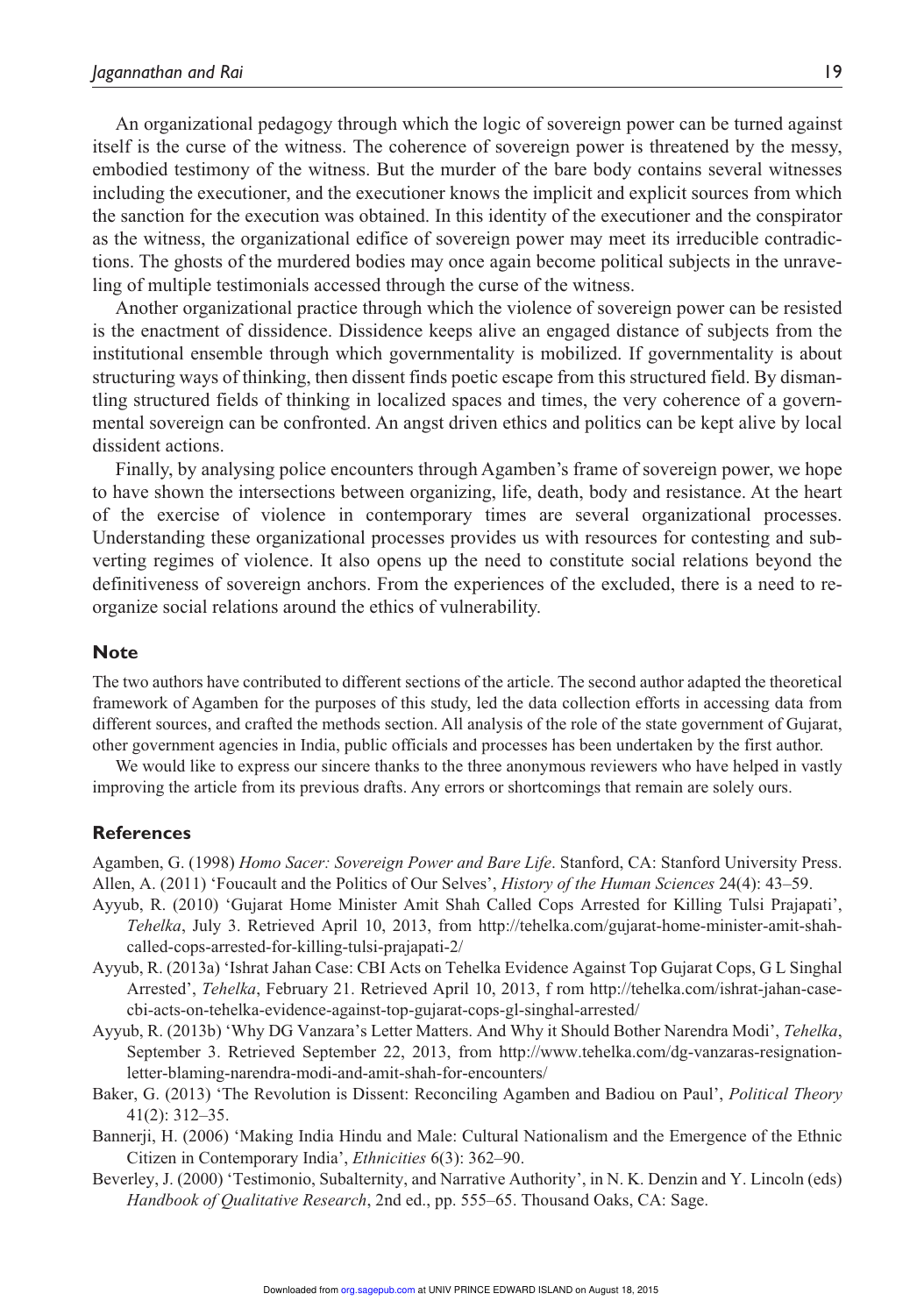- Blencowe, C. (2010) 'Foucault's and Arendt's "Insider View" of Biopolitics: A Critique of Agamben', *History of the Human Sciences* 23(5): 113–30.
- Brittain, C. C. (2010) 'Political Theology at a Standstill: Adorno and Agamben on the Messianic', *Thesis Eleven* 102(1): 39–56.
- Bunsha, D. (2006) *Scarred: Experiments with Violence in Gujarat*. New Delhi: Penguin.
- Clegg, S. (1994) 'Weber and Foucault: Social Theory for the Study of Organizations', *Organization* 1(1): 149–78.
- Collier, S. J. (2009) 'Topologies of Power: Foucault's Analysis of Political Government Beyond "Governmentality"', *Theory, Culture and Society* 26(6): 78–108.
- Cooren, F. and Fairhurst, G. T. (2004) 'Speech Timing and Spacing: The Phenomenon of Organizational Closure', Organization 11(6): 793–824.
- CPI(M) Demands CBI Inquiry into Gujarat Fake Encounter Case. *Outlook*. Retrieved April 10, 2013, from http://news.outlookindia.com/items.aspx?artid=468041
- Dasgupta, M. (2009) 'Ishrat Jahan Killing Also a Fake Encounter: Probe Report', *Hindu* September 8. Retrieved April 10, 2013, from http://www.hindu.com/2009/09/08/stories/2009090856670100.htm
- Dhattiwala, R. and Biggs, M. (2002) 'The Political Logic of Ethnic Violence: The Anti-Muslim Pogrom in Gujarat, 2002', *Politics and Society* 40(4): 483–516.
- Engineer, A. A., ed. (2003) *The Gujarat Carnage*. Hyderabad: Orient Longman.
- Fake Encounters: Three IPS Officers Held for Alleged Role. (2007) *Outlook, April 24*. Retrieved April 9, 2013, from http://news.outlookindia.com/items.aspx?artid=467819
- Fogde, M. (2011) 'Governing Through Career Coaching: Negotiations of Self-Marketing', *Organization* 18(1): 65–82.
- Foucault, M. (1982) 'The Subject and Power', in J. D. Rabinow (ed.) (1994) *Power. Essential Works of Foucault 1954–1984*, pp. 223–38. New York, NY: The New Press.
- Foucault, M. (1979) *Discipline and Punish: The Birth of the Prison* (trans. Alan Sheridan). New York, NY: Vintage Books.
- Foucault, M. (1978/1991) 'Governmentality', in G. Burchell, C. Gordon and P. Miller (eds) *The Foucault Effect. Studies in Governmentality*, pp. 87–104. Chicago, IL: University of Chicago Press.
- Fox, C. A. (2007) 'Sacrificial Pasts and Messianic Futures: Religion as a Political Prospect in Rene Girard and Giorgio Agamben', *Philosophy and Social Criticism* 33(5): 563–95.
- Fuentes, C. A. (2005) *Contesting the Iron Fist: Advocacy Networks and Police Violence in Democratic Argentina and Chile*. New York, NY: Routledge.
- Grandy, G. and Mavin, S. (2012) 'Occupational Image, Organizational Image and Identity in Dirty Work: Intersections of Organizational Efforts and Media Accounts', *Organization* 19(6): 765–86.
- Guenther, L. (2012) 'Resisting Agamben: The Biopolitics of Shame and Humiliation', *Philosophy and Social Criticism* 38(1): 59–79.
- Gujarat Government Admits Man Killed in Fake Encounter. (2007, March 23). Retrieved April 10, 2013, from http://news.outlookindia.com/items.aspx?artid=460151
- Gujarat Police Kill 4, Including a Woman, Foil Modi Murder Plot. (2004, June 16). *Indian Express*. Retrieved April 10, 2013, from http://www.indianexpress.com/oldStory/49082/
- Gupta, D. (2011) *Justice Before Reconciliation: Negotiating a 'New Normal' in Post-Riot Mumbai and Ahmedabad*. New Delhi: Routledge.
- Ghassem-Fachandi, P. (2010) 'Ahimsa, Identification and Sacrifice in the Gujarat Pogrom', *Social Anthropology* 18(2): 155–75.
- Huggins, M. K., Haritos-Fatouras, M. and Zimbardo, P. G. (2002) *Violence Workers: Police Torturers and Murderers Reconstruct Brazilian Atrocities*. Berkeley, CA: University of California Press.
- Imas, J. M. and Weston, A. (2012) 'From Harare to Rio de Janeiro: Kukiya-Favela Organization of the Excluded', *Organization* 19(2): 205–27.
- Ishrat Case: Arrested Gujarat Cop Alleges Torture by CBI. (2013, April 5). Retrieved April 10, 2013, from http://tehelka.com/ishrat-case-arrested-gujarat-cop-alleges-torture-by-cbi-2/
- Ishrat Jahan Case: Gujarat HC Satisfied with CBI Probe. (2013, March 15). Retrieved April 10, 2013, from http://tehelka.com/ishrat-jahan-case-gujarat-hc-satisfied-with-cbi-probe/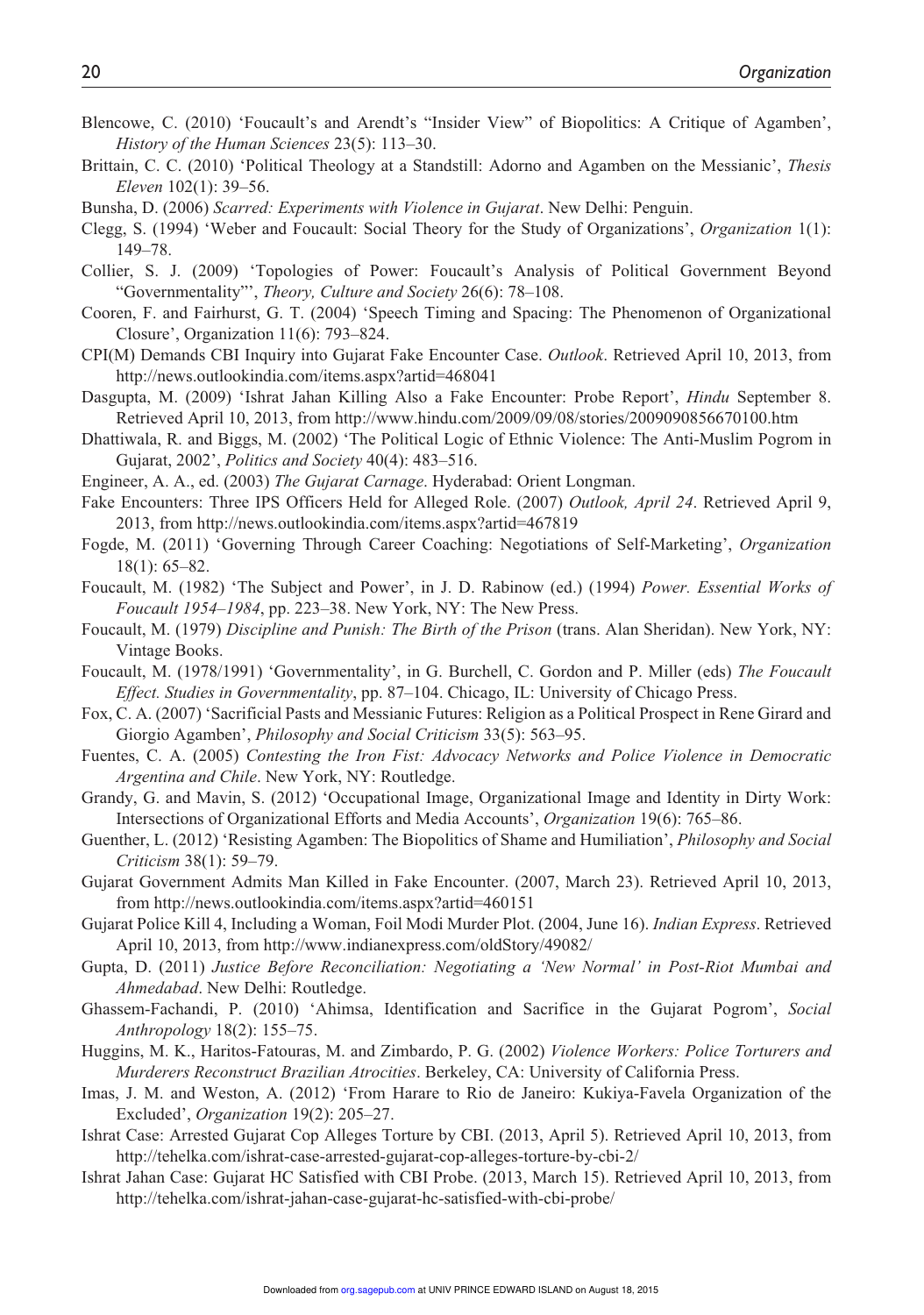Joseph, B. (2013) 'How Much Democracy Does Journalism Need?*', Journalism* 14(4): 474–89.

- Kanungo, P. and Farooqui, A. (2008) 'Tracking Moditva: An Analysis of the 2007 Gujarat Elections Campaign', *History and Sociology of South Asia* 2(2): 222–45.
- Kantola, A. (2013) 'From Gardeners to Revolutionaries: The Rise of the Liquid Ethos in Political Journalism', Journalism 14(5): 606–26.
- Kavanagh, D. (2009) 'Institutional Heterogeneity and Change: The University as Fool', *Organization* 16(4): 575–95.
- Khan, S. (2011, August 29) 'Haren Pandya Murder Case: Gujarat HC Acquits All Accused', *Times of India*. Retrieved April 10, 2013, from http://articles.timesofindia.indiatimes.com/2011-08-29/ india/29940661\_1\_pota-court-life-imprisonment-haren-pandya-murder
- Kumar, V. (2005, January, 18) 'Godhra Fire Accidental, Says Banerjee Panel', *The Hindu*.
- Lechte, J. and Newman, S. (2012) 'Agamben, Arendt and Human Rights: Bearing Witness to the Human', *European Journal of Social Theory* 15(4): 522–36.
- Levy, D. L. and Spicer, A. (2013) 'Contested Imaginaries and the Cultural Political Economy of Climate Change', *Organization*, 20(5): 659–78.
- Lievens, M. (2010) 'Carl Schmitt's Two Concepts of Humanity', *Philosophy and Social Criticism* 36(8): 917–34.
- Lincoln, Y. S. and Denzin, N. K. (2003) 'The Revolution of Representation', in Y. S. Lincoln and N. K. Denzin (eds) *Turning Points in Qualitative Research: Tying Knots in a Handkerchief*, pp. 17–20. Walnut Creek, CA: AltaMira.
- McDonald, I. (2003) 'Hindu Nationalism, Cultural Spaces, and Bodily Practices in India', American Behavioral Scientist 46(11): 1563–76.
- Menchu, R. (2003) 'The Torture and Death of her Little Brother, Burnt Alive in Front of Members of their Families and the Community', in Y. S. Lincoln and N. K. Denzin (eds.) *Turning Points in Qualitative Research: Tying Knots in a Handkerchief*, pp. 95–104. Walnut Creek, CA: AltaMira.
- Modi's 'Saviour' in Fake Encounter Net. (2007, April 25). *Telegraph*. Retrieved April 10, 2013, from http:// www.telegraphindia.com/1070425/asp/nation/story\_7692769.asp
- Murtola, A.-M. (2012) 'Materialist Theology and Anti-Capitalist Resistance, or, "What Would Jesus Buy"?', *Organization* 19(3): 325–44.
- Naroda Patiya Riots: BJP MLA Maya Kodnani Sentenced to 28 Years in Jail, Babu Bajrangi life. (2012, August 30). *Indian Express*. Retrieved September 18, 2013, from http://www.indianexpress.com/news/ naroda-patiya-riots-bjp-mla-maya-kodnani-sentenced-to-28-yrs-in-jail-babu-bajrangi-life/995802/
- Passavant, P. A. (2007) 'The Contradictory State of Giorgio Agamben', Political Theory 35(2): 147–74.
- Patel, A., Padgaonkar, D. and Verghese, B. G. (2002, May 3) *Rights and Wrongs: Editor's Guild Fact Finding Mission Report*. New Delhi.
- Pelly, G., ed. (2009) *State Terrorism: Torture, Extra-Judicial Killings and Forced Disappearances in India— Report of the Independent People's Tribunal—9–10 February 2008*. New Delhi: Human Rights Law Network.

Prozorov, S. (2010) 'Why Giorgio Agamben is an Optimist', *Philosophy and Social Criticism* 36(9): 1053–73.

- Rose-Redwood, R. S. (2006) 'Governmentality, Geography and the Geo-Coded World', *Progress in Human Geography* 30(4): 469–86.
- Sahi, A. (2009, September 26) 'How the Dead Hunt', *Tehelka*. Retrieved April 10, 2013, from http://tehelka. com/how-the-dead-haunt/?singlepage=1
- Schmitt, C. (2003) *The Nomos of the Earth in the International Law of the Jus Publicum Europaeum*. New York, NY: Telos Press.
- Sengupta, A. (2011) 'Blood and Ashes', in H. Dabhol (ed.) *Writings on Human Rights, Law and Society in India*, pp. 36–39. New Delhi: Human Rights Law Network.
- Setalvad, T. (2007) 'Gujarat: Showcasing Muslims and their Predicament', *History and Sociology of South Asia* 1(2): 152–59.
- Simpson, E (2006) 'The State of Gujarat and Men Without Souls', *Critique of Anthropology* 26(3): 331–48.
- Sims, J. (2005) 'Absolute Adversity: Schmitt, Levinas, and the Exceptionality of Killing', *Philosophy and Social Criticism* 31(2): 223–52.